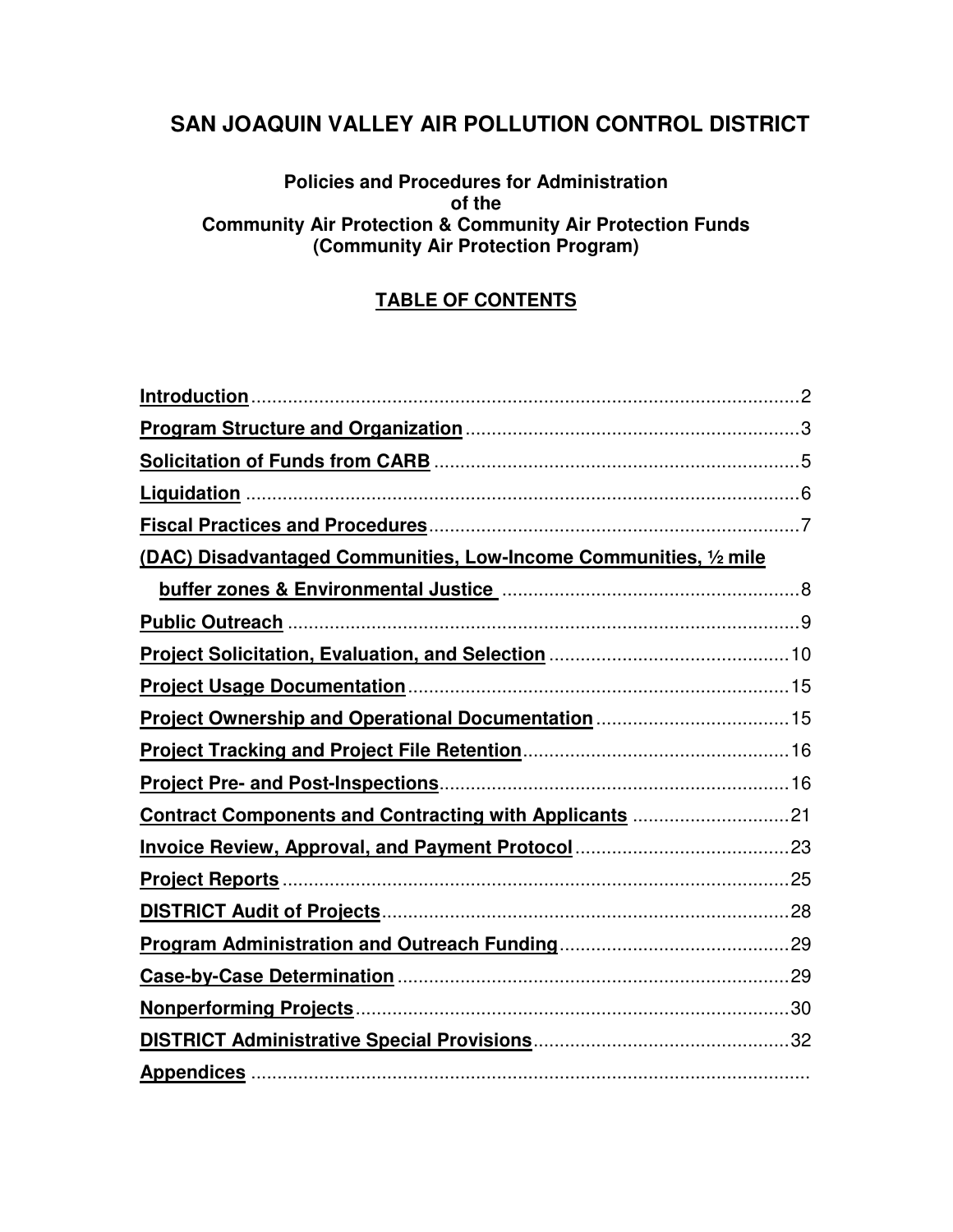### **I. Introduction**

Assembly Bill (AB) 617 (Chapter 136, Statutes of 2017) directed the California Air Resources Board (CARB or Board), in conjunction with local air quality management Districts and air pollution control Districts (air Districts) to establish the Community Air Protection Program. AB 617 provides a community-focused action framework to improve air quality and reduce exposure to criteria air pollutants and toxic air contaminants (TACs) in the communities most impacted by air pollution. AB 617 calls for CARB and the air Districts to actively engage with members of heavily impacted communities, follow their guidance, and address local sources of concern. AB 617 includes a variety of strategies to address air quality issues in impacted communities, including community-level monitoring, uniform emission reporting across the State, stronger regulation of pollution sources, and incentives for both mobile and stationary sources.

To support the AB 617 effort, the California Legislature (Legislature) has appropriated incentive funding to support early actions to address localized air pollution in the most impacted communities. Between fiscal years 2017-18 and 2018-19, the state budget has appropriated CARB a total of \$495 million of California Climate Investments funding for Community Air Protection (CAP) incentives to be administered by air Districts in partnership with local communities. The Legislature appropriated \$250 million in the Budget Act of 2017, as amended by AB 134 (Chapter 14, Statutes of 2017), and an additional \$245 million in the Budget Act of 2018, as amended by Senate Bill (SB) 856 (Chapter 30, Statutes of 2018). This funding emphasizes cleaner vehicles and equipment with priority on community guided zero-emission projects.

The Legislature directed that air Districts spend the funds appropriated in AB 134, AB 74 & SB 856 on mobile source projects pursuant to the Community Air Protection, Carl Moyer Memorial Air Quality Standards Attainment Program (Moyer Program) and the Proposition 1B Goods Movement Emission Reduction Program (Proposition 1B Program). The Legislature expanded the scope of the CAP incentives appropriated in SB 856 to include additional project types. The project types called for in SB 856 include:

- Mobile source projects. Eligibility continues through either the Moyer Program or the Proposition 1B Program, with a focus on zero-emission equipment.
- Zero-emission charging infrastructure projects. Eligibility continues with a focus on medium- and heavy-duty vehicle infrastructure.
- Stationary source projects. New eligibility for the replacement of equipment at locations of stationary sources of air pollution not subject to the Cap-and-Trade Program, which will result in direct reductions of TACs or criteria air pollutants.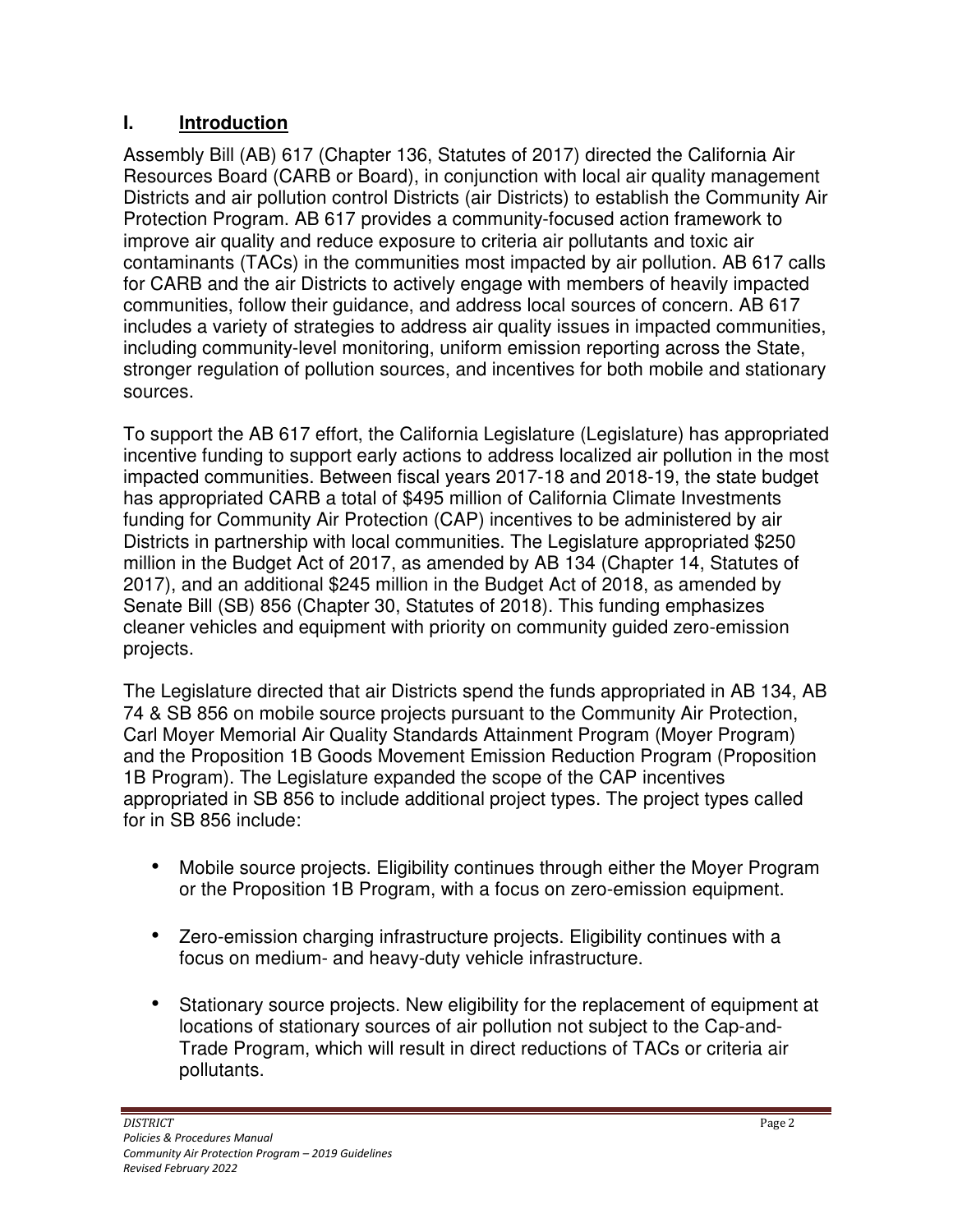• Community-identified projects. New eligibility for programs developed by an air District consistent with the actions identified in the applicable Community Emissions Reduction Program pursuant to AB 617, provided there is community input through a public process.

The Guidelines require that each participating District establish policies and procedures for administration of the Community Air Protection Program. This document is the San Joaquin Valley Air Pollution Control District's (DISTRICT) Policies and Procedures manual which contains procedures for the day-to-day operation of the Community Air Protection Program to meet the requirements of the California Health and Safety Code, 2011 published Guidelines, CARB Mail outs, and internal DISTRICT policies and procedures. The DISTRICT Policies and Procedures manual (Policies and Procedures) does not replace the Community Air Protection Program Guidelines, but is intended to provide direction and procedures for the DISTRICT's implementation of the Community Air Protection Program.

This document is intended to be supplemental to the CARB's Community Air Protection Incentive 2019 Guidelines and CARB Mail outs. In the unlikely event that there is a conflict between the CARB documents and this document, CARB documents supersede this document. DISTRICT staff has a copy of, or direct access to, the 2019 published Guidelines, pertinent CARB Mail outs, and the DISTRICT Policies and Procedures manual, and are directed to utilize and refer to these documents in the administration and implementation of Community Air Protection Program projects. The 2019 Guidelines and this Policies and Procedures document are used as guidance for the implementation and administration of the DISTRICT's Community Air Protection Program. Program documents (i.e., applications, guidelines, contract boilerplates, correspondences, monitoring inspection forms, etc.) used in the implementation and administration of the DISTRICT's Community Air Protection Program are included as appendices to this document.

#### **II. Program Structure and Organization**

Within the DISTRICT, three separate sections are directly involved in the implementation of the Community Air Protection Program:

- **Grants & Incentives Department** (Incentives)
	- o Incentives is responsible for the direct administration of the Community Air Protection Program
- **Administrative Services Finance section** (Finance)
	- o Finance provides internal fiscal oversight of program funds.
- **Compliance Department** (Compliance) under the Compliance Assistance & Resources Workgroup
	- $\circ$  Compliance provides assistance with the inspection phases of the program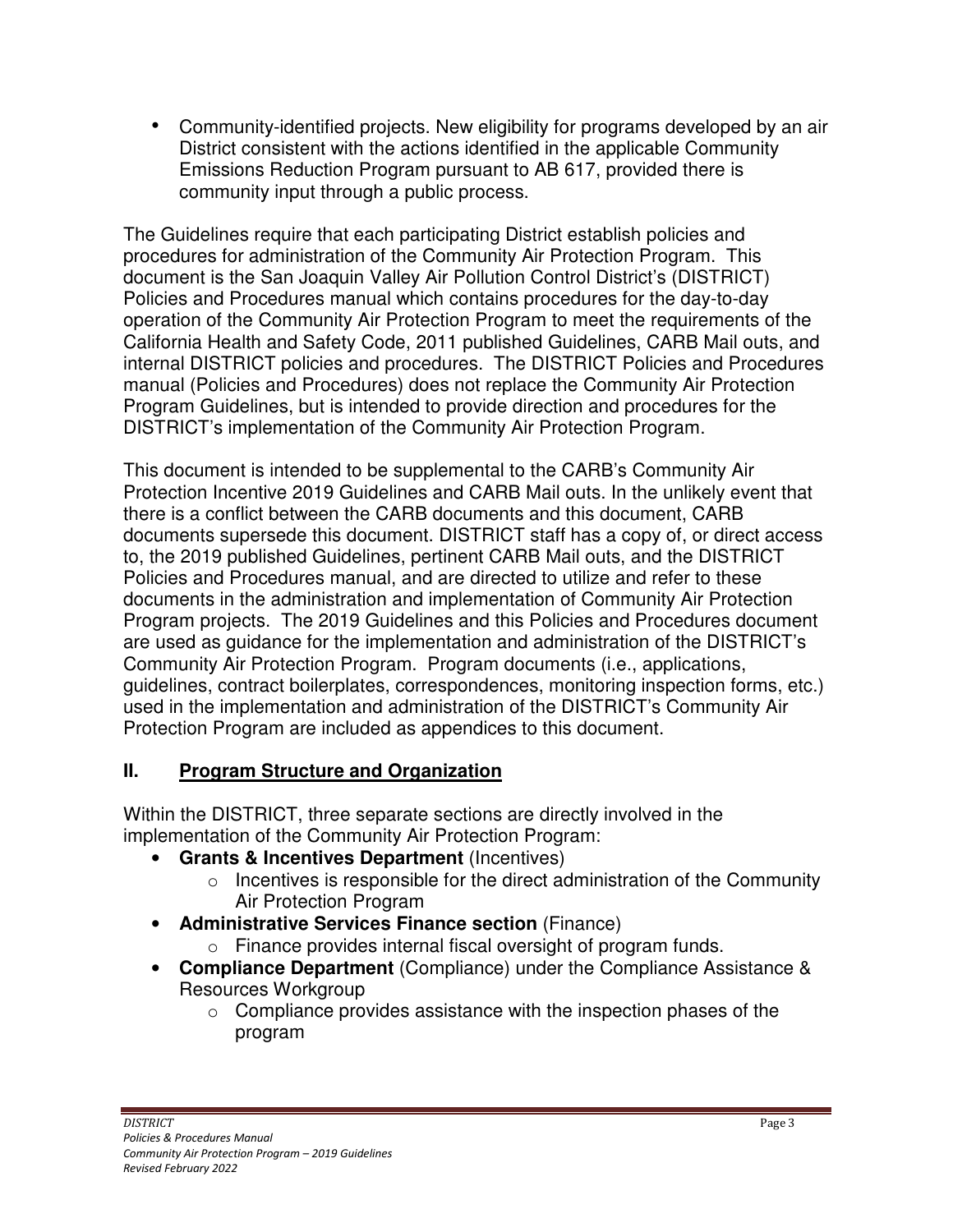Grants & Incentives Department conducts the day-to-day administration and operation of the Community Air Protection Program. General responsibilities assigned to Grants & Incentives staff include, but is not limited to, the following:

- Air Quality Technicians (AQT) and Air Quality Assistants (AQA): receives applications and evaluates them for completeness; enters application information into the DISTRICT's internal database, Grants Management System (GMS); prepares and executes project contracts; evaluates annual reports for completeness; and mails correspondences to applicants, including annual reports.
- Air Quality Specialists (AQS): performs detailed review and evaluation of program applications and inspection reports to determine project eligibility; performs incentive and cost-effectiveness calculations; serves as the point of contact for all questions from applicants and dealers; conducts outreach workshops; assists in the development of program components; performs follow-up on deficient annual reports; performs internal audits; enters project information into the CARB's Clean Air Reporting Log (CARL); and processes claim for payment requests for reimbursement.
- Senior Air Quality Specialists (Senior AQS): provides program support for AQS and AQT staff; develops new and revises existing program components; reviews processed projects prepared by AQS staff to ensure program requirements are met prior to awarding contracts; reviews internal audit findings for completeness; reviews claims processed by AQS staff to ensure funds are accurately expended; reviews data inputted into the CARL database to ensure accuracy; tracks fund accounts; and prepares required program reports, such as the Yearly Report.
- Supervising Air Quality Specialist (Supervising AQS): submits application for Community Air Protection Program funds; provides final approval for projects to be contracted and claims to be reimbursed; directly communicates with CARB Community Air Protection Program liaison and CARB program managers to ensure the proper administration of the Community Air Protection Program; tracks funds to ensure expenditure and liquidation deadlines are met; and works directly with DISTRICT executive management staff to develop internal program priorities and policies.

In addition, the Grants & Incentives Department accounts for all the reductions achieved by the Community Air Protection Program in the DISTRICT's particulate matter and ozone attainment demonstration plans.

With CARB responsible for the overall management of program funds and program oversight, the Grants & Incentives Department works directly and closely with CARB staff to coordinate efforts to efficiently and properly administer the Community Air Protection Program. CARB has assigned a Community Air Protection Program staff liaison for each District. Monthly conference calls with the DISTRICT's liaison and CARB program managers are established to communicate program concerns, discuss case-by-case situations, clarify elements of the Guidelines, etc., to ensure the integrity of the Community Air Protection Program is upheld. DISTRICT staff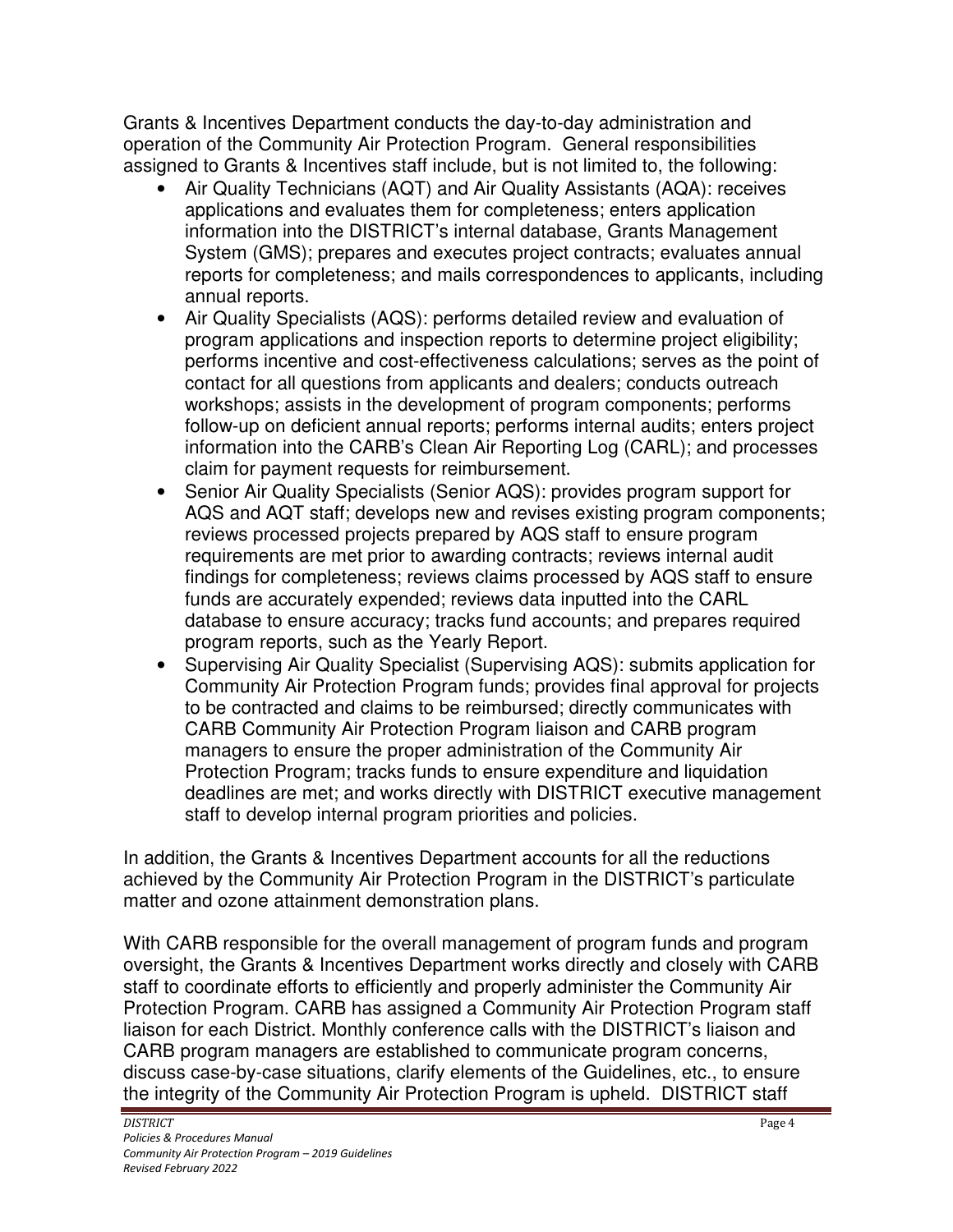shall document any relevant correspondence with CARB staff that pertains to the Community Air Protection Program Guidelines. All documentation shall be kept in the Community Air Protection Program funded project files. All e-mails from CARB staff received by any member of the SI staff that provides approval, guidance, or clarification are stored electronically. If the correspondence pertains to a specific project, an electronic copy of the correspondence is kept on the SI server in a computer folder named with the project number containing all electronic documents for the project, as well as, stored in an electronic file system called the Electronic Data Management System (EDMS).

The CARB & CAPCOA grants committee hold Community Air Protection Program Incentive Program Implementation meetings monthly, or as needed. These meetings give the DISTRICT the opportunity to be involved in the formation of Mail outs and guideline modifications, keep informed about other local District Community Air Protection Program activities, and to be informed on related CARB activities. An Incentives section Supervising AQS, or designated staff, attend the meetings.

The Compliance department provides assistance to the Incentives section by performing the majority of the on-site inspections required to accurately evaluate projects, including: pre-inspections, post-inspections, and audit inspections as necessary. During on-site inspections, Compliance inspectors visually verify the operational condition of the project equipment, complete an inspection report to verify equipment information, and take photographs of the project equipment for Incentives staff to use in evaluating the project.

The Finance section in the Administrative Services department provides fiscal oversight and review of all program funds in the Grants & Incentives department, including funds used for Community Air Protection Program projects. Disbursement funds from CARB are received and processed by the Finance section. Program administration funds and project funds are tracked separately, and Finance staff posts the funds in separate accounts by funding year and fund type. Alongside other program funds, the Finance section also tracks all interests earned from program funds and posts those interests in accounts for Incentives staff to expend. For all Community Air Protection Program projects, checks are disbursed to program applicants through the Finance section. The Finance section keeps a separate set of fiscal records for each project funded by the Incentives department. Finance section records are reconciled with Grants & Incentives Department records on a routine basis to ensure fiscal program integrity and to maintain quality control with program funds.

# **III. Solicitation of Funds from CARB**

Each year, CARB will determine the funding amounts allocated to each air district, depending upon on previous Legislative precedents and/or CARB's guiding principles detailed in the Guidelines. CARB shall notify each qualifying air District of the final grant awards on an annual basis, which shall also include a Grant Agreement for the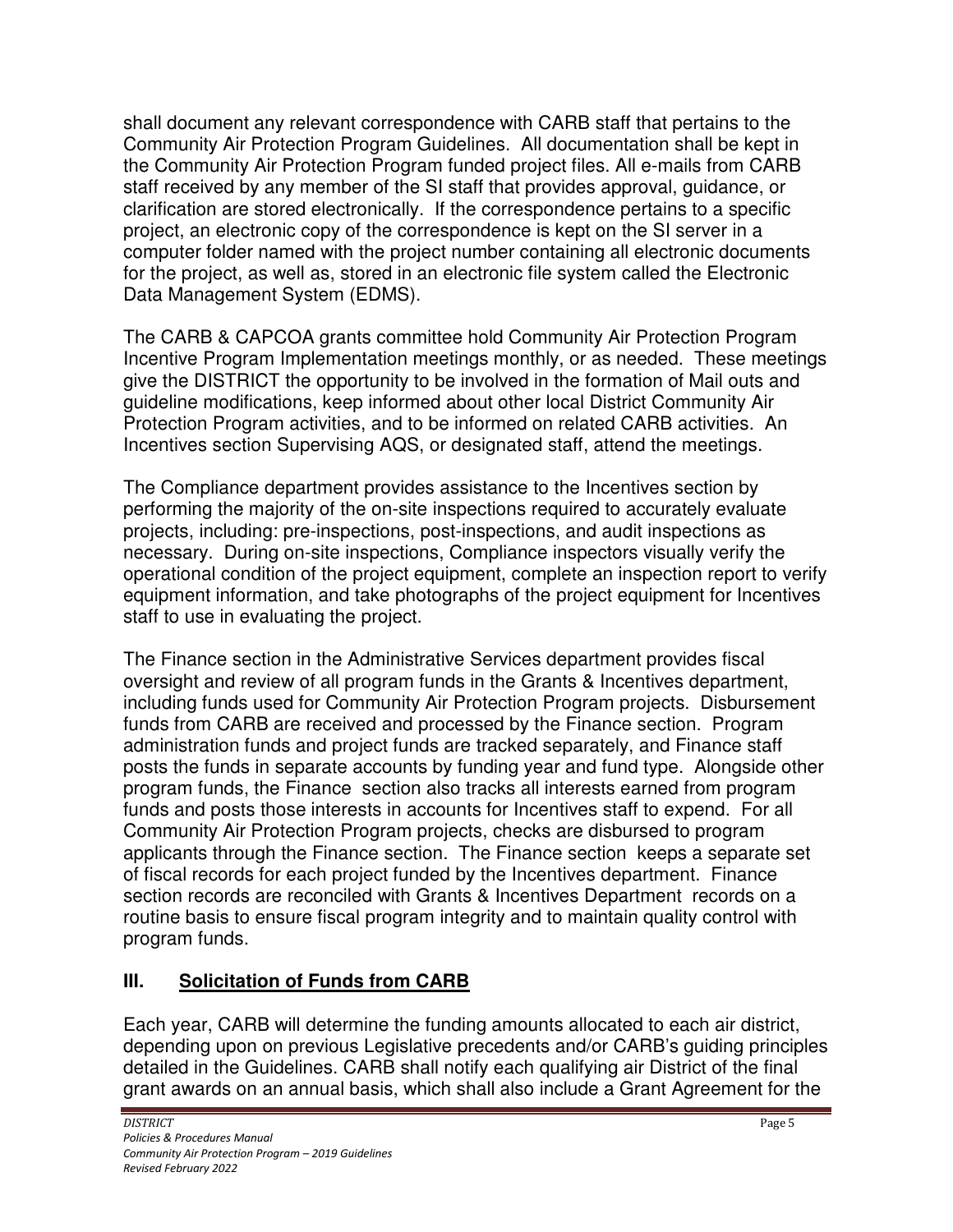local air District's Air Pollution Control Officer (APCO) to review and sign for execution.

The Grant Agreement shall detail CARB's timeline for the different funding actions, which may vary from year to year depending on the Governor's State Budget appropriation and CARB's approval of new selected communities. The DISTRICT will adhere to CARB's timeline, and any subsequent changes made by CARB to the timeline, to execute contracts and expend funds.

If any funds are returned to CARB by local air Districts, CARB may reallocate those funds by adding them to the subsequent Community Air Protection Program funding cycle.

In order to receive the Community Air Protection Program funds, the DISTRICT will perform the following actions each year:

- 1. The DISTRICT will submit a Grant Disbursement Request to CARB by May 1<sup>st</sup> each year to receive its disbursement of program funds within the fiscal year.
- 2. The DISTRICT will ensure the liquidation of all prior Community Air Protection Program awards according to the timeframes of the applicable Grant Agreement, which will be demonstrated in the previous Yearly Report.
- 3. The completed Grant Disbursement Request will be reviewed to ensure the following are included:
	- Documentation detailing the public process of soliciting project ideas to community groups and local residents, including a summary of the results of this process.
	- A list of all projects that have been received and currently under review by DISTRICT staff, or have received executed contracts but have not been paid out yet, or projects that have been approved by the DISTRICT Governing Board.

After accepting the annual grant award with the submittal of the signed Grant Agreement to CARB, the DISTRICT will submit a Grant Disbursement Request to CARB to receive its disbursement of program funds. If there are any stipulations in the Grant Agreement, the DISTRICT will ensure any such stipulations are met before CARB disburses any funds.

### **IV. Liquidation**

By June 30<sup>th</sup> of each year, the DISTRICT shall have liquidated all Community Air Protection Program funds associated with the liquidation deadline in the respective Grant Agreement, as well as any other funds in the applicable funding target.

A project's funds are considered to be liquidated for the purpose of progress tracking if all invoices associated with the project under contract have been paid and the equipment post-inspected. Funds that have been liquidated on a given project but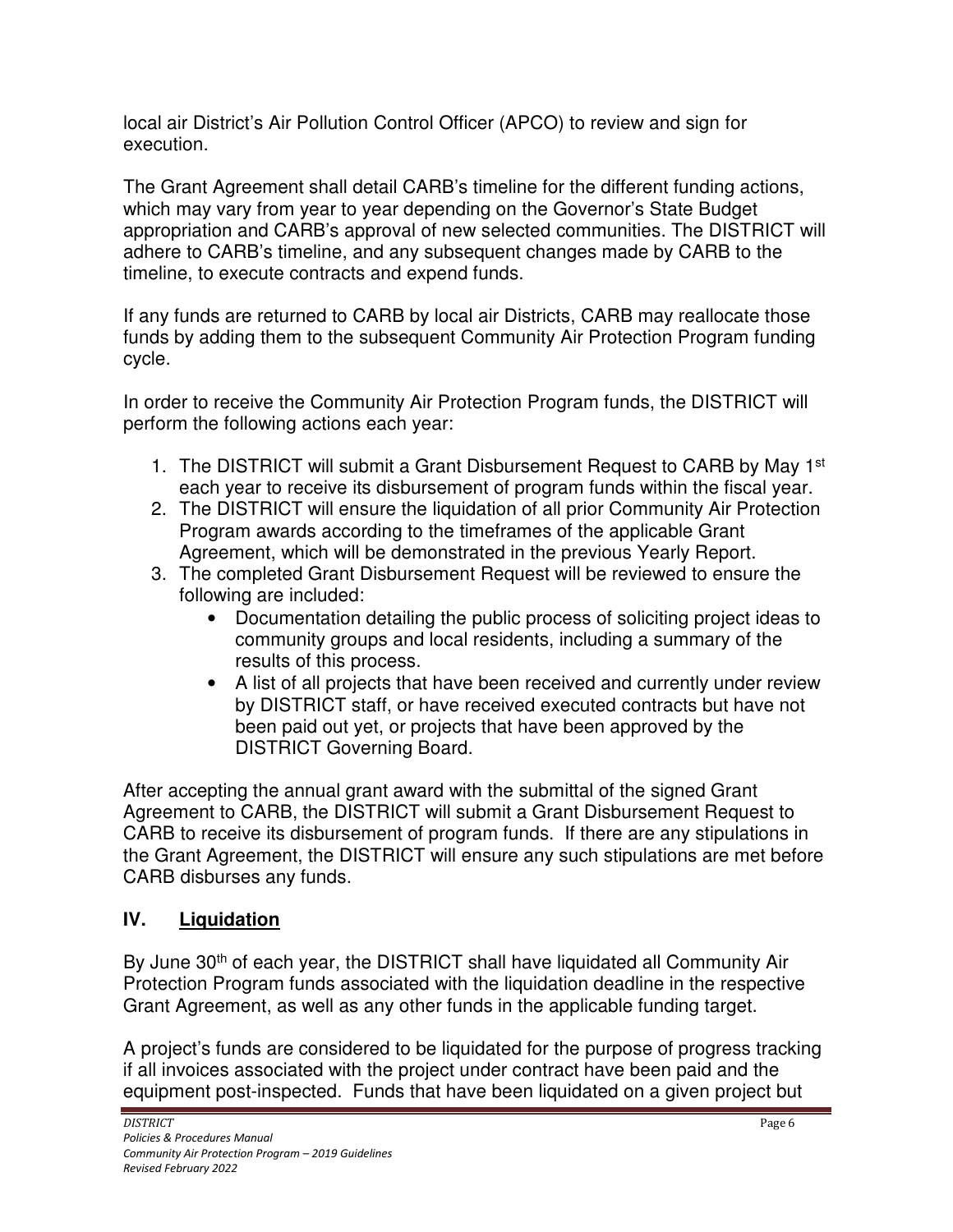are later returned to the DISTRICT are considered recaptured funds. For the purposes of progress tracking, such funds will be considered to be liquidated with regard to the original project, but will be added to the contract execution, expenditure, and liquidation targets of the current funding year as a funding year adjustment when the funds are returned. Each project's contract shall be liquidated within four years from the original date of contract execution. Under no circumstances may the liquidation date be extended beyond four years from the original date of contract execution.

The DISTRICT will take all actions necessary to meet State expenditure and liquidation deadlines established in the Guidelines. In addition, the DISTRICT will make full efforts to meet the target deadlines stated in the Grant Agreement. On a weekly basis, a financial report listing all funds and their respective accounts is provided to Grants & Incentives staff to monitor the progress of expending Community Air Protection Program funds. For each fund, the report details the available balance in the account, and also includes what portion of the fund is obligated, expended, and liquidated.

To ensure Community Air Protection Program funds are expended and liquidated in a timely manner, projects associated with the funds are tracked and reviewed against expenditure and liquidation deadlines on a routine basis. Program applicants with projects nearing any expenditure or liquidation deadlines are notified by Grants & Incentives staff to ensure projects will be completed in a timely manner. If the DISTRICT anticipates being unable to meet an expenditure and/or liquidation deadline, and/or target, reasonable notification will be made to the DISTRICT's Community Air Protection Program liaison at CARB for guidance to remedy any shortfalls. Any such underperformances will be noted on the DISTRICT's Yearly Report to Community Air Protection Program staff, and corrective measures will be developed to avoid future shortfalls. To date, the DISTRICT has not missed an expenditure or liquidation deadline.

### **V. Fiscal Practices and Procedures**

The following are general fiscal practices and procedures performed by the DISTRICT's Administrative Services Department Finance section, which are applicable to Community Air Protection Program funded projects. Detailed fiscal practices and procedures are documented in the Finance section's policies and procedures manual and can be provided to CARB upon request.

Contract and grant documents are reviewed and approved by appropriate program staff, District Counsel, and the Director of Administrative Services, prior to being signed by the APCO. General contracts over \$20,000 and incentive contracts over \$200,000 are also signed by the Governing Board Chair.

1. The Program Supervisor or Manager reviews each award to ensure that all programmatic provisions will be met.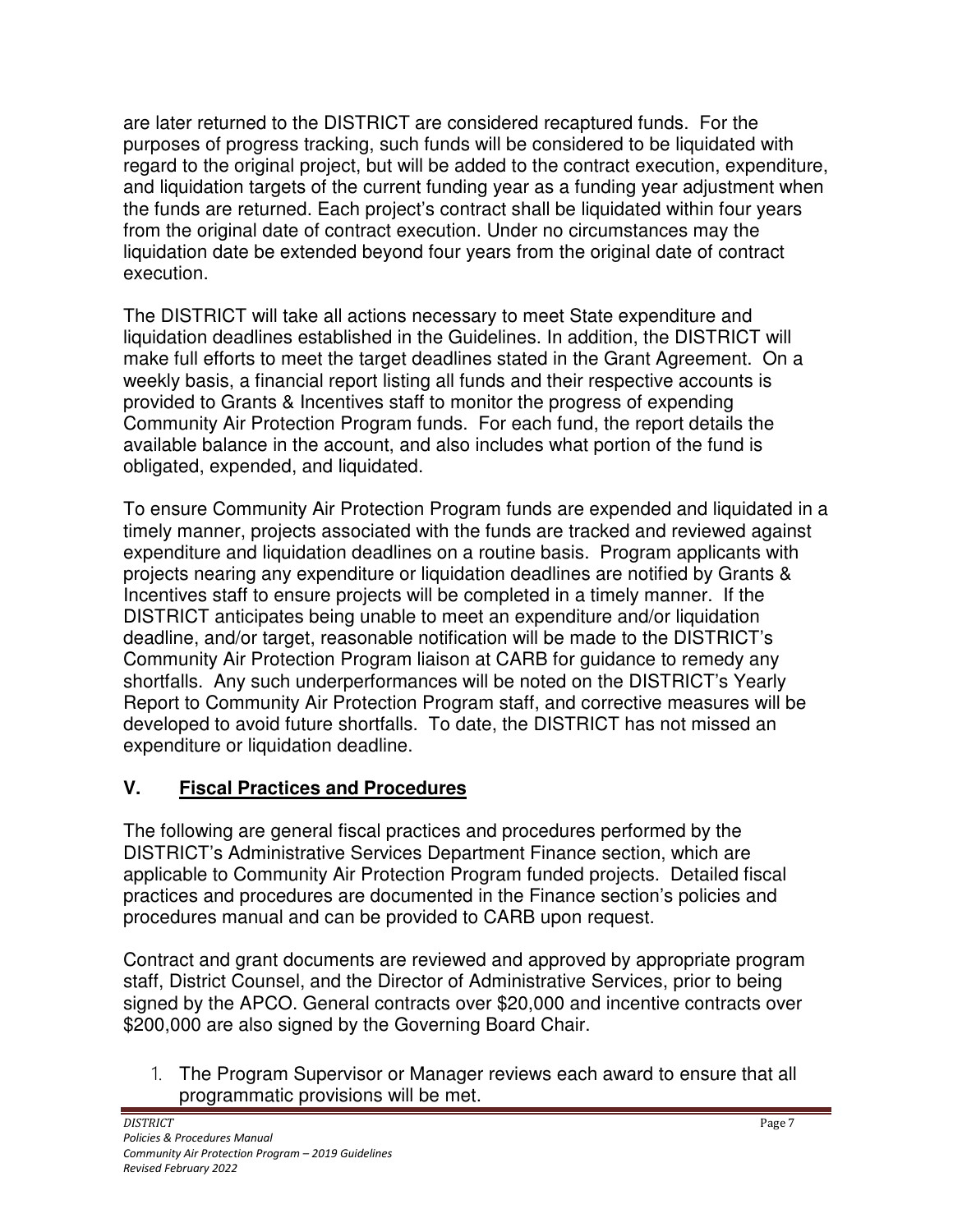- 2. District Legal Counsel reviews all contract documents for legal form and content.
- 3. The Director of Administrative Services reviews each award to ensure that the District will be in compliance with all financial provisions.
- 4. Original copies of signed grants and contracts are filed in the contract file in the Finance section. Federal awards are also scanned and filed electronically.
- 5. The Finance or Accounting Manager will assign appropriate general ledger account numbers and vendor numbers for each new grant or contract.
- 6. The Senior Accountant maintains individual grant contract files containing copies of the grant contract, any amendments, and relevant correspondence regarding the grant/contract, reports of expenditures or billings with supporting documentation as well as required periodic reports.
- 7. A log of all grant/contracts is maintained by the Finance Manager detailing grant/contract numbers, effective dates, and reporting requirements.

#### **VI. (DAC) Disadvantage Communities, Low-Income Communities, ½ mile buffer zones & Environmental Justice**

Disadvantaged communities in California are specifically targeted for investment of proceeds from the State's cap-and-trade program. Known as California Climate Investments, these funds are aimed at improving public health, quality of life and economic opportunity in California's most burdened communities at the same time they're reducing pollution that causes climate change.

Funds received from the cap-and-trade program are deposited into the Greenhouse Gas Reduction Fund and appropriated by the Legislature. They must be used for programs that further reduce emissions of greenhouse gases. Senate Bill 535 (De León, Statutes of 2012) directed that at least a quarter of the proceeds go to projects that provide a benefit to disadvantaged communities and at least 10 percent of the funds go to projects located within those communities. The legislation gives CalEPA the responsibility for identifying those communities.

Assembly Bill (AB) 1550 (Gomez, Statutes of 2016) modified the investment minimums to disadvantaged communities. AB 1550 requires at least 25 percent of funds go to projects within and benefitting disadvantaged communities and at least an additional 10 percent is for low-income households or communities.

The DISTRICT performs DAC evaluation on all Community Air Protection Program funded projects to ensure that 80 percent or more of the funds are expended on projects that are located in/or operate in AB 1550 communities.

Incentives staff utilizes CalEnviroScreen 3.0, as well as, CARB's online SB 535 and AB 1550 maps to evaluate projects. The engine, equipment, or vehicle address (or when it is more reasonable, the address where the engine, equipment, or vehicle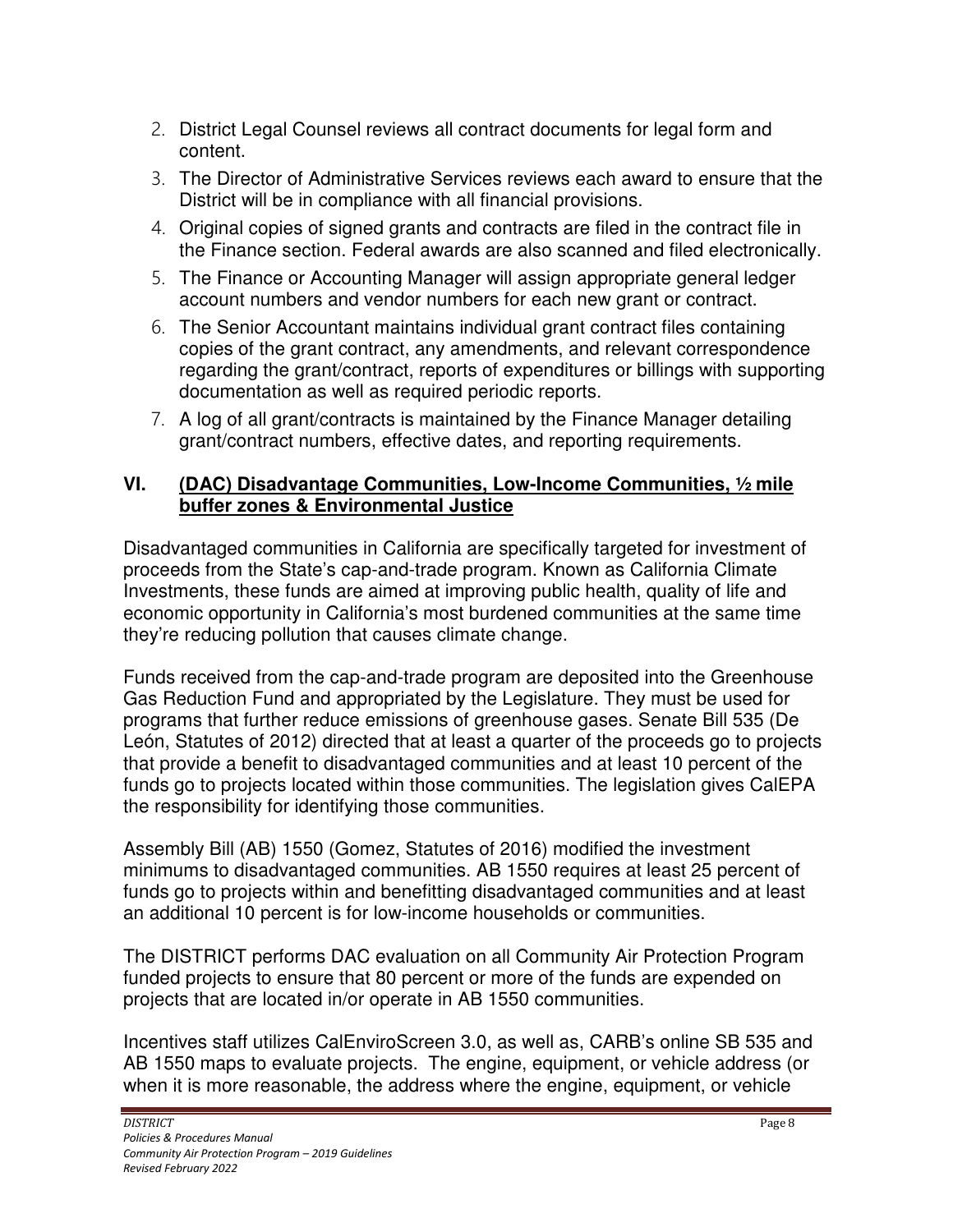primarily operates) is used to determine the project's DAC status. The address is mapped and then a screenshot of the mapped location is generated and saved in the project file to verify that the project was evaluated for DAC. The DAC status of the project is also entered into the GMS database for tracking purposes.

The majority of the DISTRICT's boundaries are defined as DAC Areas (20 of the 30 DAC communities are located within the DISTRICT); consequently, DISTRICT staff is confident that over 80% of its Community Air Protection Program funds will be spent on projects operating in these areas. Information regarding Community Air Protection Program funds spent in DAC areas and the DAC status of projects will be reported to CARB via upload through the CARL database. Staff will follow this same procedure and process for all air Districts that choose to have the DISTRICT implement their Community Air Protection Program. In the unlikely event that the DAC report generated by staff shows that, at any time, less than 80% of the Community Air Protection Program Funds are spent in DAC Areas, staff will review all in-house applications and provide funding to a sufficient number of projects in EJ areas to meet the 80% target.

#### **VII. Public Outreach**

Each year upon DISTRICT execution of a grant agreement with CARB for Community Air Protection Program incentives, the DISTRICT publishes a solicitation for grant applications. Solicitation materials describe program objectives, potential funding amounts, eligibility requirements, and procedures for applications including key dates and deadlines. The materials include a description of administrative and reporting requirements for funded projects, reference to documents such as these policies and procedures that will guide project implementation, and expectations for project review and accountability.

After public notice, the DISTRICT holds evening or weekend meetings in communities of interest under AB 617. At these meetings DISTRICT staff presents information on potential high-priority projects and other eligible projects that could be funded. Staff invites project ideas from the public and answers project eligibility questions. The DISTRICT takes comments and questions from both interested community members and potential project applicants. Spanish language translation is provided upon request at public meetings, and solicitation materials are published in English and Spanish.

In addition to public meetings, DISTRICT staff conducts or participates in outreach events and campaigns, such as notices through social media, program mail-outs, public service announcements and radio station advertisements (in English and Spanish), to help potential applicants identify and access funding opportunities, particularly for priority populations. The DISTRICT maintains a mailing list for interested community members and potential project applicants to stay up-to-date on Community Air Protection Program incentives opportunities. Designated program staff are available to respond to questions, including questions related to program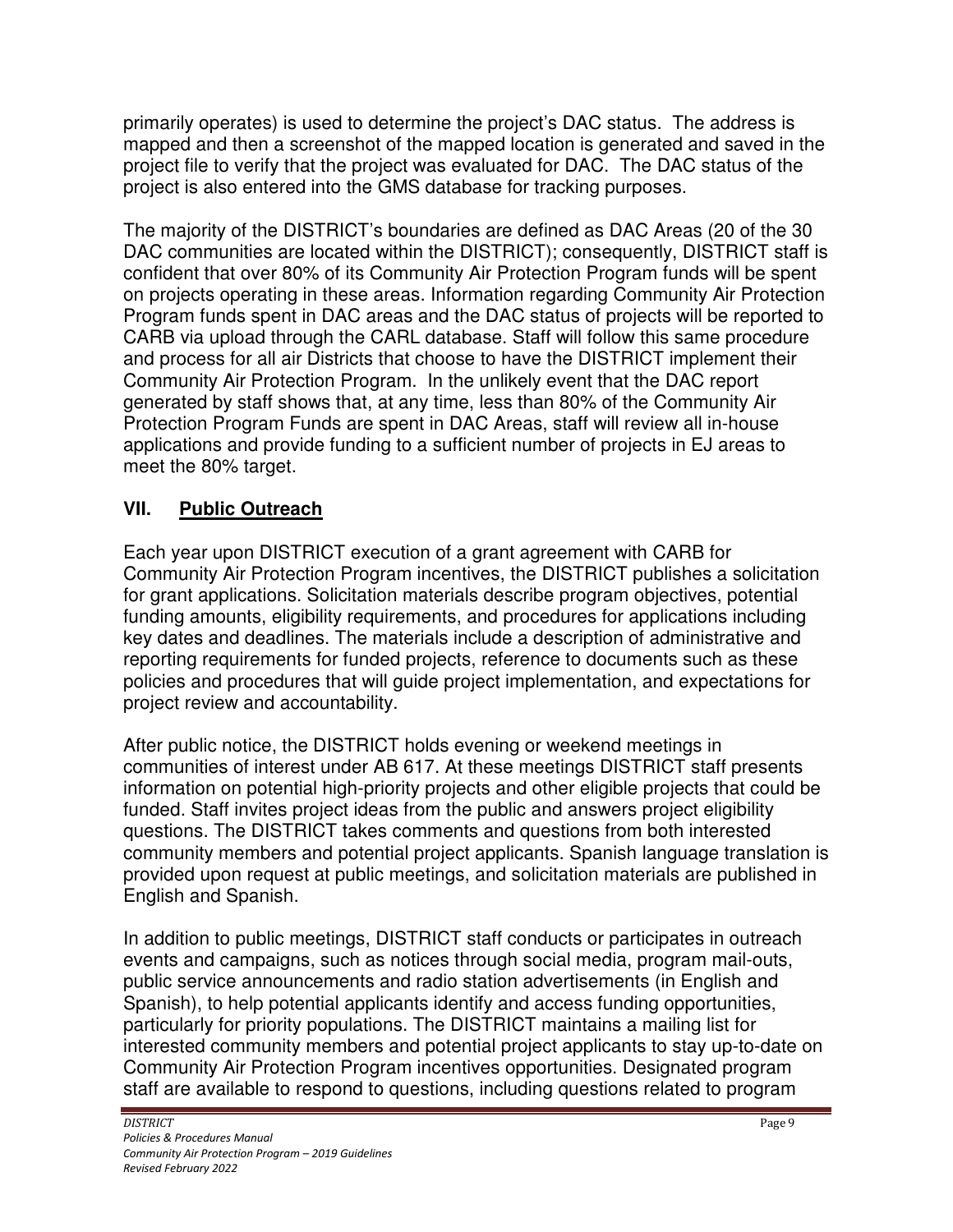access, application/technical assistance, and eligibility determinations. The DISTRICT also posts information about events related to AB 617 and Community Air Protection Program incentives on its website.

#### **VIII. Project Solicitation, Evaluation, and Selection**

Community Air Protection Program incentives are prioritized for the communities selected by CARB (or under consideration for selection) through the AB617 implementation process. The DISTRICT will work closely with community organizations and Community Steering Committees from these selected communities to develop Community Emissions Reductions Programs (CERPs), which will identify eligible projects for the Community Air Protection Program incentives to be directed to.

# **A. Project Solicitation**

The DISTRICT allocated the first year of Community Air Protection Program incentives to mobile source projects eligible under the Moyer Program, but has greater flexibility with subsequent year funds. In addition to Moyer projects, these Community Air Protection Program incentives may be used to support stationary, area and other mobile source projects identified in the Guidelines.

Additionally, Chapter 6 of the Guidelines allows the DISTRICT to submit a Project Plan for CARB's review and approval to fund additional stationary source categories and community-identified project categories beyond those already contained in the Guidelines. The Air District will consider such projects upon CARB approval of the Project Plan.

Districts are not required to fund all eligible categories, and may only target specific categories based on District priorities. With the approved 2019 Guidelines, the DISTRICT anticipates limiting the categories for project solicitation to the following components listed below. Should DISTRICT priorities change, the necessary measures needed to develop those programs and corresponding program documents will be implemented.

Under the DISTRICT's administration and implementation of the Community Air Protection Program, the following program components will be open for application solicitation:

- 1. Agricultural Irrigation Pump Engines:
	- Tier 3 Diesel to Electric Repower
	- Tier 3 Diesel to Tier 4 Final Diesel Repower
	- Alternative Fuel (Natural Gas) to Electric Repower
- 2. Off-Road Equipment:
	- Off-Road Agricultural Equipment Replacement
	- Off-Road Agricultural Equipment Repower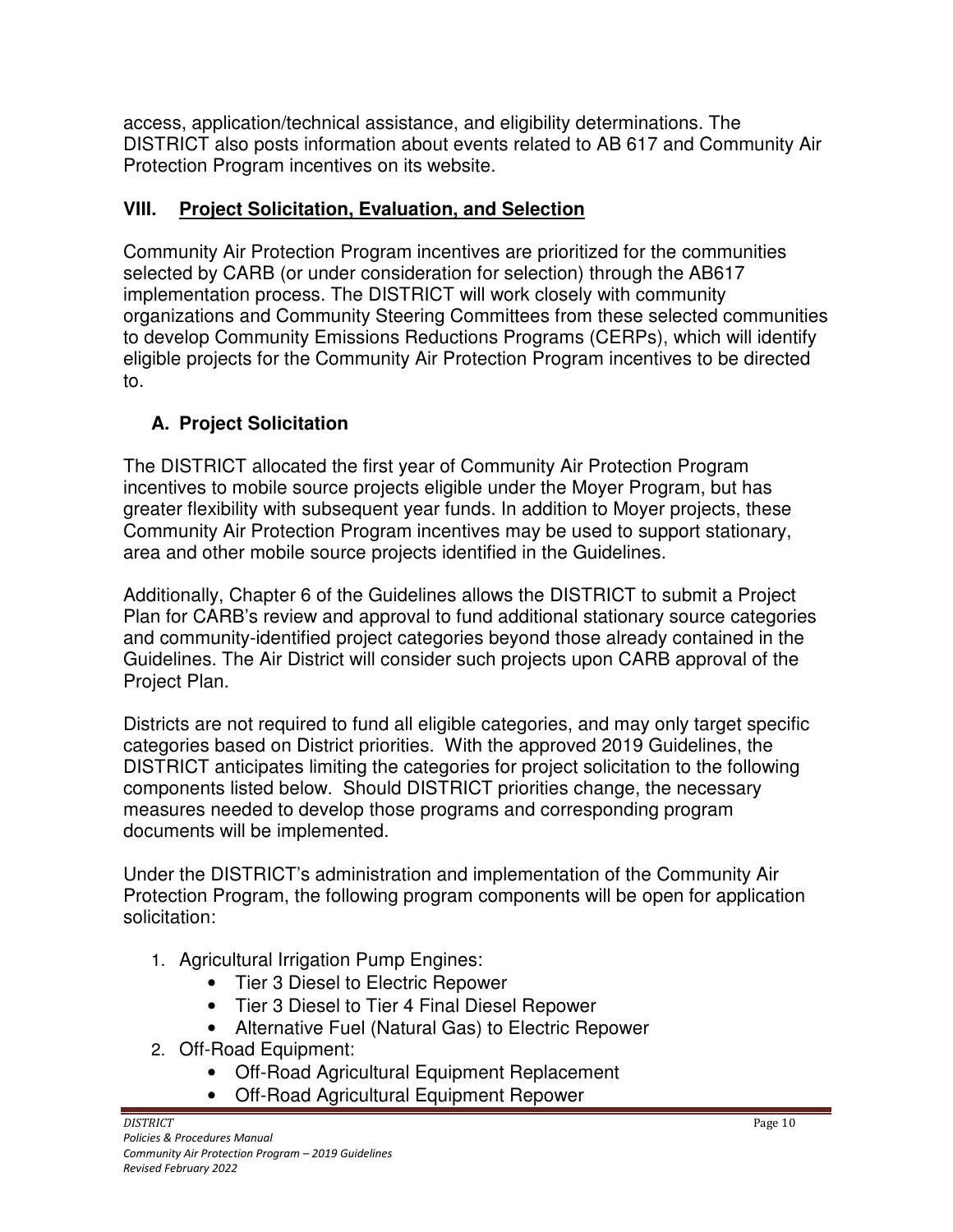- Off-Road Construction Equipment Repower (Small Fleet)
- Low Dust Harvester Replacement
- 3. Locomotives Class 3 & Passenger:
	- Tier 4 Replacement
- 4. On-Road Trucks:
	- Heavy Duty Truck Replacement
	- Heavy Duty Truck Rerouting
	- Zero Emission Yard Truck Replacement
- 5. School Buses:
	- School Bus Replacement
- 6. Infrastructure:
	- Alternative Fuel Infrastructure
- 7. Residential Lawn & Garden:
	- Lawn & Garden Equipment Replacement
	- Lawn & Garden Equipment New Purchase
- 8. Commercial Lawn & Garden:
	- Lawn & Garden Equipment Replacement
- 9. Alternatives to Agricultural Open Burning:
	- Agricultural material chipping with soil incorporation
	- Agricultural material chipping without soil incorporation
- 10. Alternative Fuel Training:
	- Training for Electric Vehicle Mechanics
- 11. Vegetative Barriers and Urban Greening:
	- Installation of Vegetative Barriers
	- Increased Urban Greening and Forestry
- 12. Wood Stove Change Out:
	- Residential Wood Burning Device Replacement
- 13. Light-Duty Vehicles:
	- Electric Vehicle Charging Stations
	- Vehicle Repair

The Community Air Protection Program allows District discretion in how projects are solicited. Only relative program documents will be developed for the aforementioned program components. Although DISTRICT funding priorities have been established, DISTRICT management reserves the right to change and reprioritize which program components to fund and open for solicitation.

Public notification of the available program components will be posted on the DISTRICT's website and will be announced through various outreach activities. Applications for the available project components will be posted on the DISTRICT's website for download. Potential applicants may contact the DISTRICT to have a copy of the application sent to them via e-mail or United States Postal Service.

The DISTRICT provides on its website and in solicitation materials and reports contact information for the public to ask questions or obtain additional information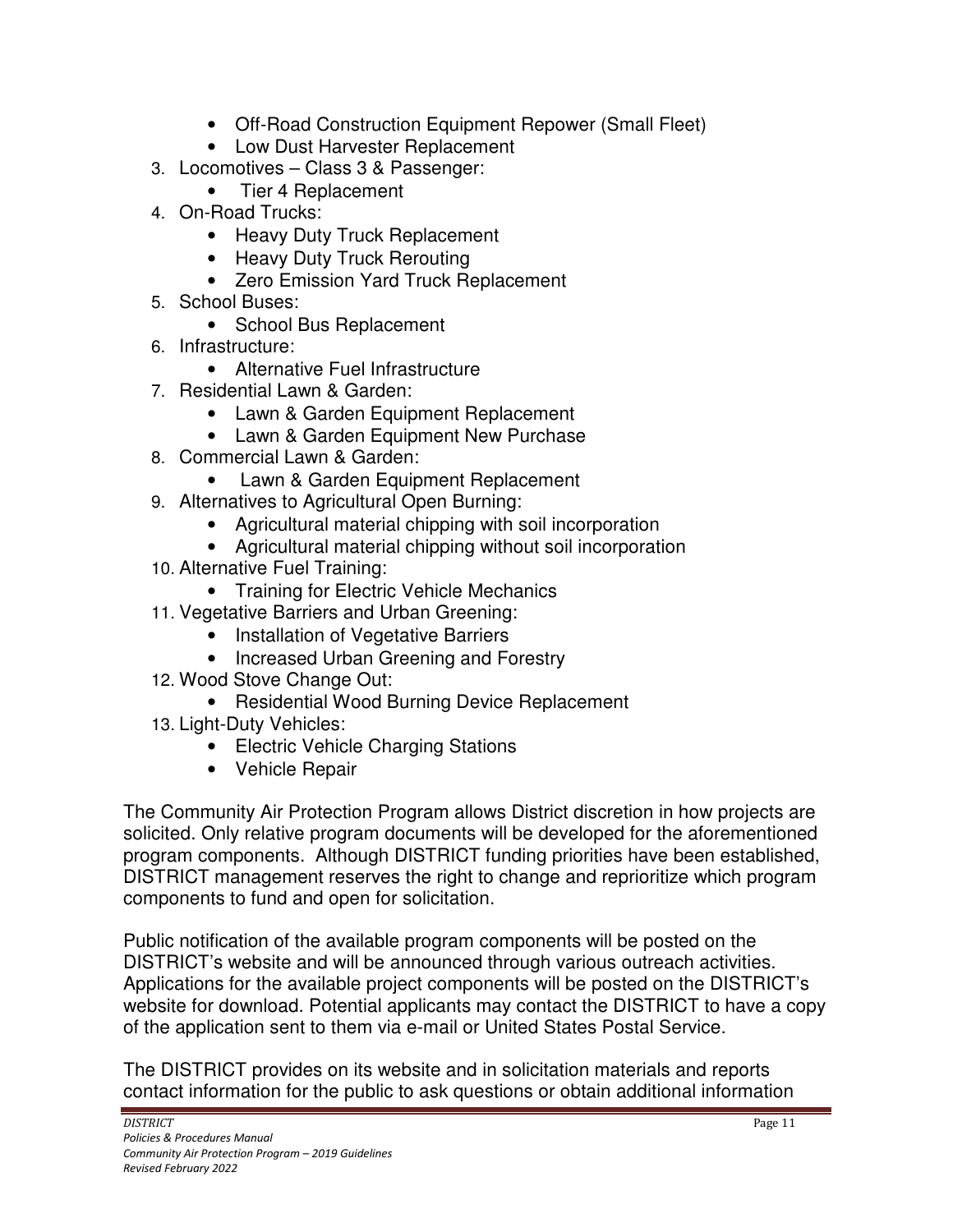(e.g., phone, email, social media). The DISTRICT designates points of contact for program outreach and partnership development with and between community groups on funding opportunities, program application requirements, eligibility determinations, and application technical assistance.

To ensure funds are expended and liquidated on time, the DISTRICT will use CARB's timeline specified in Section III of this document as a guide for project solicitation, evaluation, and selection. Projects will be solicited, evaluated, and selected in a manner which will provide sufficient time for applicants to complete their projects to ensure expenditure and liquidation deadlines are met.

# **B. Project Evaluation**

All projects funded with Community Air Protection Program funds are carefully reviewed to ensure the requirements established in the Guidelines are met. Project applications received for the aforementioned program components will be evaluated under the specific requirements of the corresponding source category chapter of the Guidelines. The general process in which project applications are evaluated is as follows:

- 1. Project application is reviewed for completeness
	- a. AQA or AQT ensures all necessary documents have been submitted and the application has been thoroughly completed with no required information omitted.
	- b. If received as a hard copy, applications are date and time stamped, scanned as a PDF file, and then dropped into GMS. If received electronically, the applications and original emails are entered and dropped into GMS.
	- c. In accordance with Health & Safety Code section 44288(a), the Incentives staff reviews all applications for completeness upon receipt and notifies the applicant in writing within thirty (30) working days as to project status.
	- d. Notification to the applicant will clearly state what is required to make the application complete. Such correspondence will be kept in the project file.
- 2. Project is pre-monitored
	- a. DISTRICT Compliance staff performs on-site visit to verify engine, equipment, and/or vehicle information stated on the application and its operational condition.
- 3. Project application and pre-monitoring report are evaluated
	- a. AQS reviews project application and pre-monitoring report in detail to determine the eligibility of the project according to the Guidelines and performs cost-effective and incentive funding calculations.
	- b. AQS shall ensure that the emission reductions provided by the selected project is surplus to adopted regulations and other legal requirements, which includes verifying that the project meets the minimum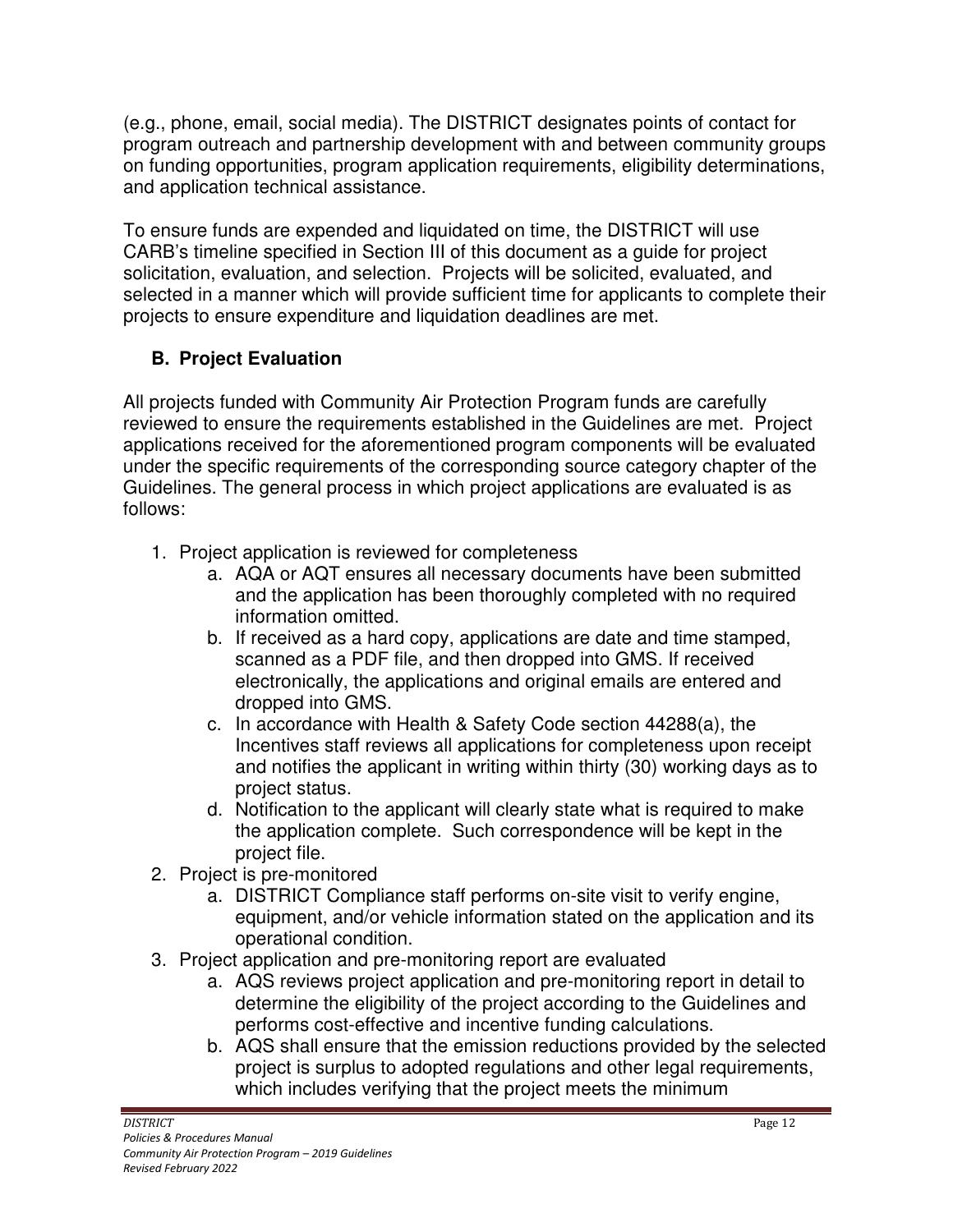requirements outlined in the appropriate source category of the Guidelines.

c. AQS shall thoroughly review all required supplemental documents provided with the application to ensure they sufficiently meet program requirements.

Either at the time of application, or no later than the time of pre-inspection, the DISTRICT shall obtain certification and submission of supporting documentation from the applicant that their engine(s), vehicle/equipment, or project fleet is currently in compliance with the applicable rules or regulations affecting the engine(s), vehicle/equipment for which they are requesting funding.

If a project is determined to be ineligible, the applicant is formally notified in writing of the project's ineligibility status. Reasons are provided in the letter for clarification explaining the ineligibility. Eligible on-road vehicle projects will be verified with a compliance check to ensure there are no outstanding violations against the applicant before the applicant is offered an agreement. Eligible heavy-duty off-road mobile equipment (used in construction and other non-agricultural services) must be in compliance with the state of California In-Use Off-Road Diesel Vehicle Regulation before the applicant can be offered an agreement. Eligible projects where the participant must comply with a CARB regulation early to receive funding will not be offered an agreement until the participant has provided documentation that early compliance has been achieved.

### **C. Project Selection**

Pending the availability of funds, projects are selected to be funded if they meet the minimum requirements outlined in the Guidelines and any associated CARB Mail out. In addition, projects must meet the cost-effectiveness criterion established in the Guidelines.

There are two (2) methods of project solicitation currently used for projects:

- 1. First-come, First-served (Over the counter)
	- a. Eligible projects that meet the cost-effectiveness criterion established in the Guidelines are placed in a queue and funded based on the order in which they were received (complete application date).
- 2. Request for Applications (RFA)
	- a. For projects solicited in a general RFA process, the most cost-effective projects will be selected for funding first. The DISTRICT will continue to fund projects from an RFA solicitation until funds are exhausted for that specific program component. In the event two or more projects are calculated to have the same cost-effectiveness, the DISTRICT will select those projects for funding in the following order:
		- i. The project that has the oldest model year engine and/or equipment will be selected for funding first.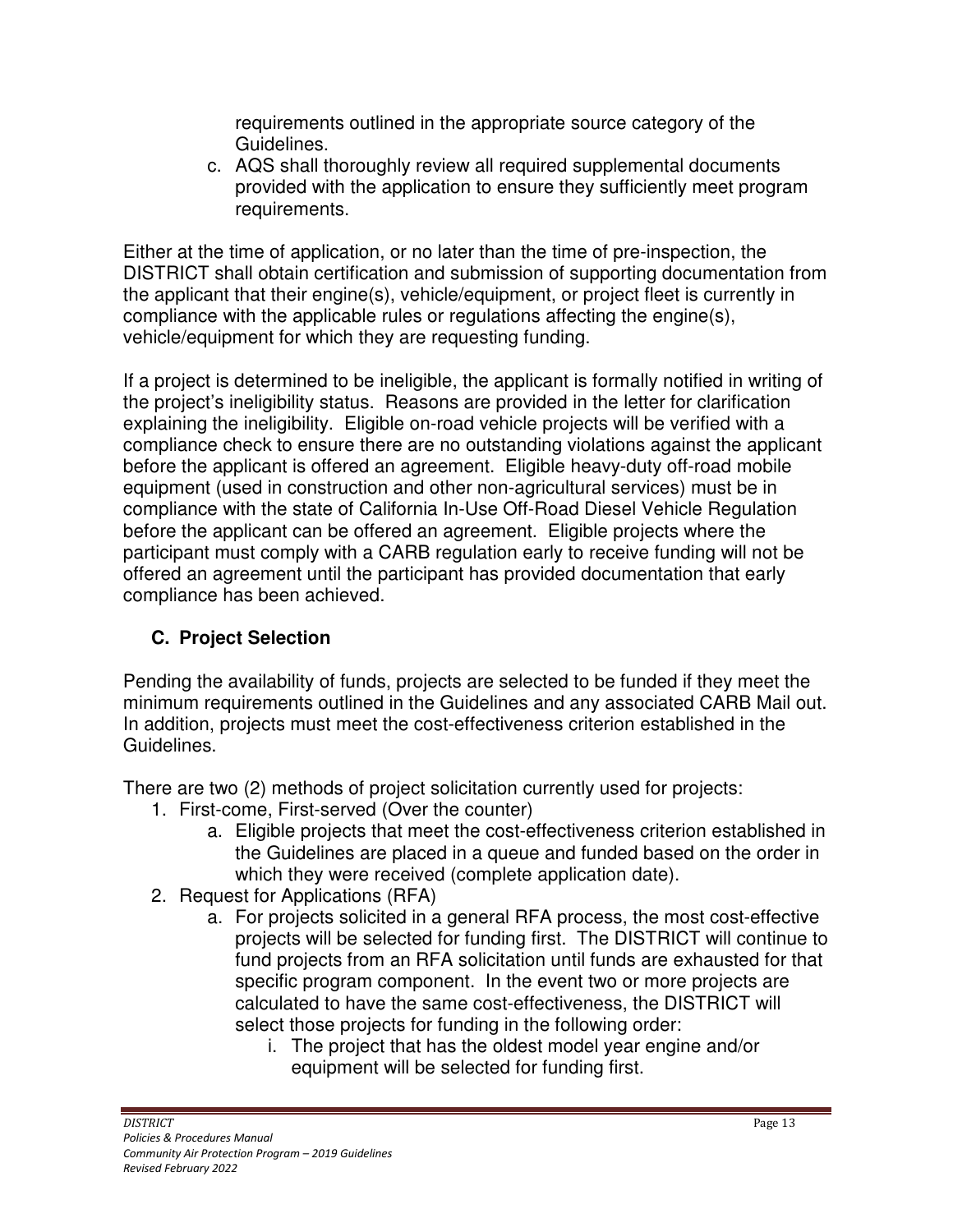- ii. If the above criterion does not break the tie, the project with the highest existing engine/equipment annual usage will be selected for funding.
- iii. If the above criterion does not break the tie, the project that has the existing engine/equipment with the highest percentage usage within the DISTRICT boundaries will be selected for funding.
- iv. If the above criterion does not break the tie, the historical participation of each applicant in the DISTRICT's incentive programs will be reviewed. For equity purposes, the applicant who has never received funding from the DISTRICT through any of its incentive programs will be selected for funding, pending the applicant does not have current or repeated past compliance issues with the DISTRICT and/or CARB. If all applicants have received prior funding from the DISTRICT, the applicant who has received the least amount of funding will be selected for funding.

Once a project has been selected for funding, the DISTRICT notifies the applicant in writing through mail and/or email (depending on the applicant's preference) with a notification letter and an offer contract. The offer contract will specify the grant award amount and clearly state the terms and conditions the applicant must agree to and comply with to participate in the program. A copy of all correspondences relating to the award notification will be placed in the project file.

Depending on the availability of funds, and with the exception of projects that have extenuating circumstances, projects are usually offered funding agreements within a time frame of six months to a year from the receipt date of a complete application. Project applications submitted for program components that are undersubscribed may be awarded offer contracts in a shorter time frame. Conversely, project applications submitted for program components that are oversubscribed may be awarded contracts in a longer timeframe. Agreements generally have a six (6) to twelve (12) month project completion timeline, with extensions granted on a case-bycase basis with prior notification from the applicant.

### **IX. Project Usage Documentation**

With the adoption of the 2017 Moyer Guidelines, the DISTRICT has the flexibility to exclude minimum annual usage requirements for the baseline engine in its program contracts should the applicant be able to provide twenty-four (24) months of complete historical usage documentation. Such historical usage must be documented for at least the twenty-four (24) consecutive months immediately prior to the application date.

The DISTRICT will accept the following types of documentation for historical annual usage verification: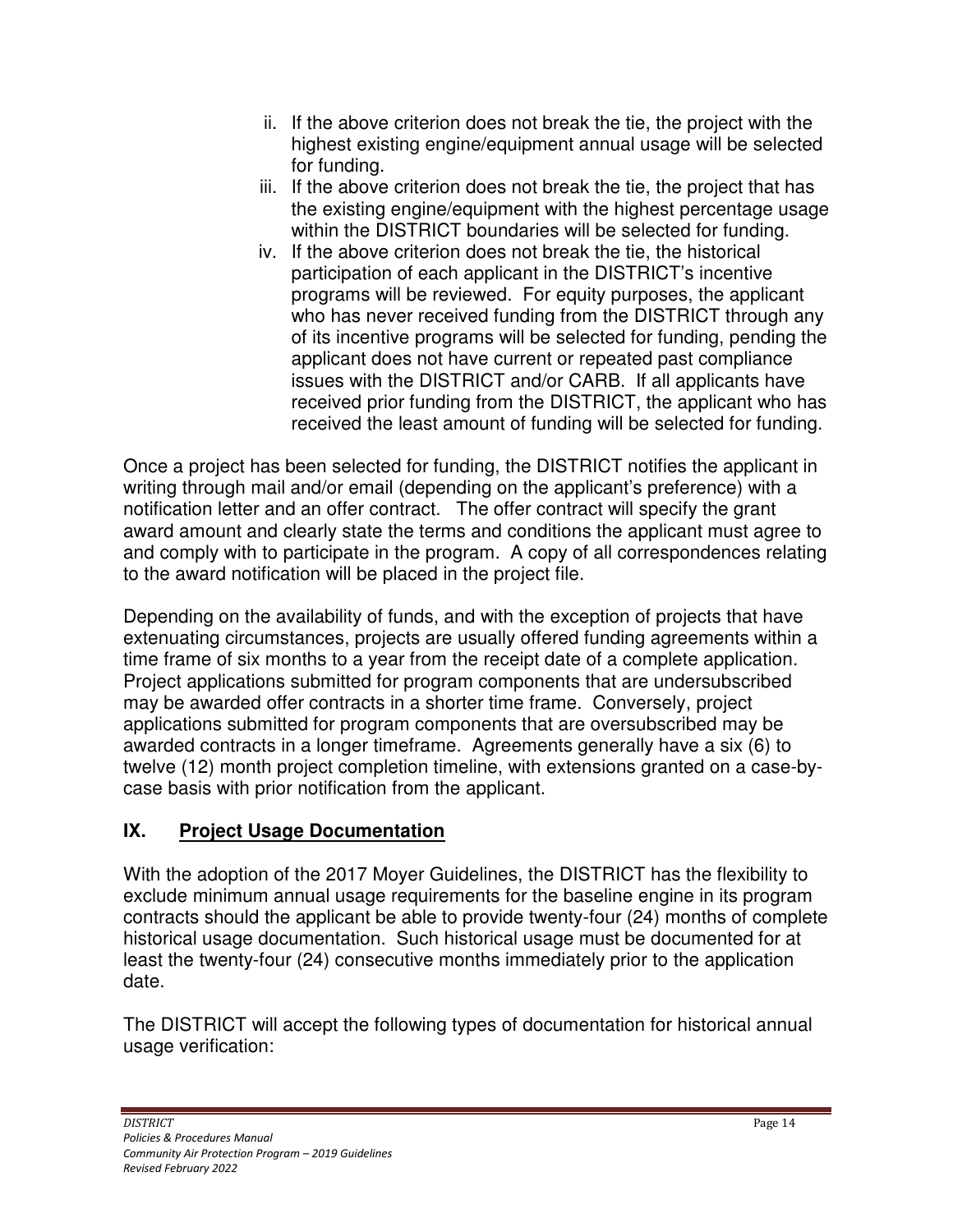- 1. For off-road equipment or agricultural engines, hour meter reading log collected at a minimum of once per year from an installed and fully functioning hour meter or fuel usage
- 2. For on-road vehicles, fuel purchase receipts and/or records
- 3. For on-road vehicles, IFTA fuel tax reports
- 4. For on road vehicles, BIT inspection reports
- 5. Employee timesheets and/or logbooks linked to specific equipment/vehicle use
- 6. Repair work orders specific to the engine, equipment, or vehicle, which must specify hours of equipment use or miles traveled
- 7. Maintenance records and/or receipts specific to the engine, equipment, or vehicle, which must be tied to specific hours of equipment use or miles traveled
- 8. Revenue and usage records that identify operational, standby, and down hours for the engine, equipment, or vehicle
- 9. For off-road equipment or agricultural engines, six months of tracking normal equipment usage with a functional, tamper proof hour meter with prior DISTRICT approval
- 10. Other documentation approved by the DISTRICT, subject to CARB evaluation and approval

The historical usage provided by the applicant will be used to calculate the project cost-effectiveness and incentive funding in lieu of the annual usage information provided on the application.

#### **X. Project Ownership and Operational Documentation**

Certain program components require proof that the applicant has owned and operated the equipment for the previous twenty-four (24) and twelve (12) months, respectively. For the Off-Road Agricultural Equipment Replacement Program, the DISTRICT will accept the following types of documentation for equipment ownership and/or operational verification:

- 1. Bill of Sale for the old equipment
- 2. Tax depreciation logs
- 3. Property tax records
- 4. Equipment insurance records
- 5. Bank Appraisals for the equipment
- 6. Fuel records specific to the old equipment To be used as evidence of California residency, the fuel records must also identify the equipment owner
- 7. Maintenance/service records specific to the old equipment
- 8. General ledgers
- 9. Other documentation (to be approved by DISTRICT staff)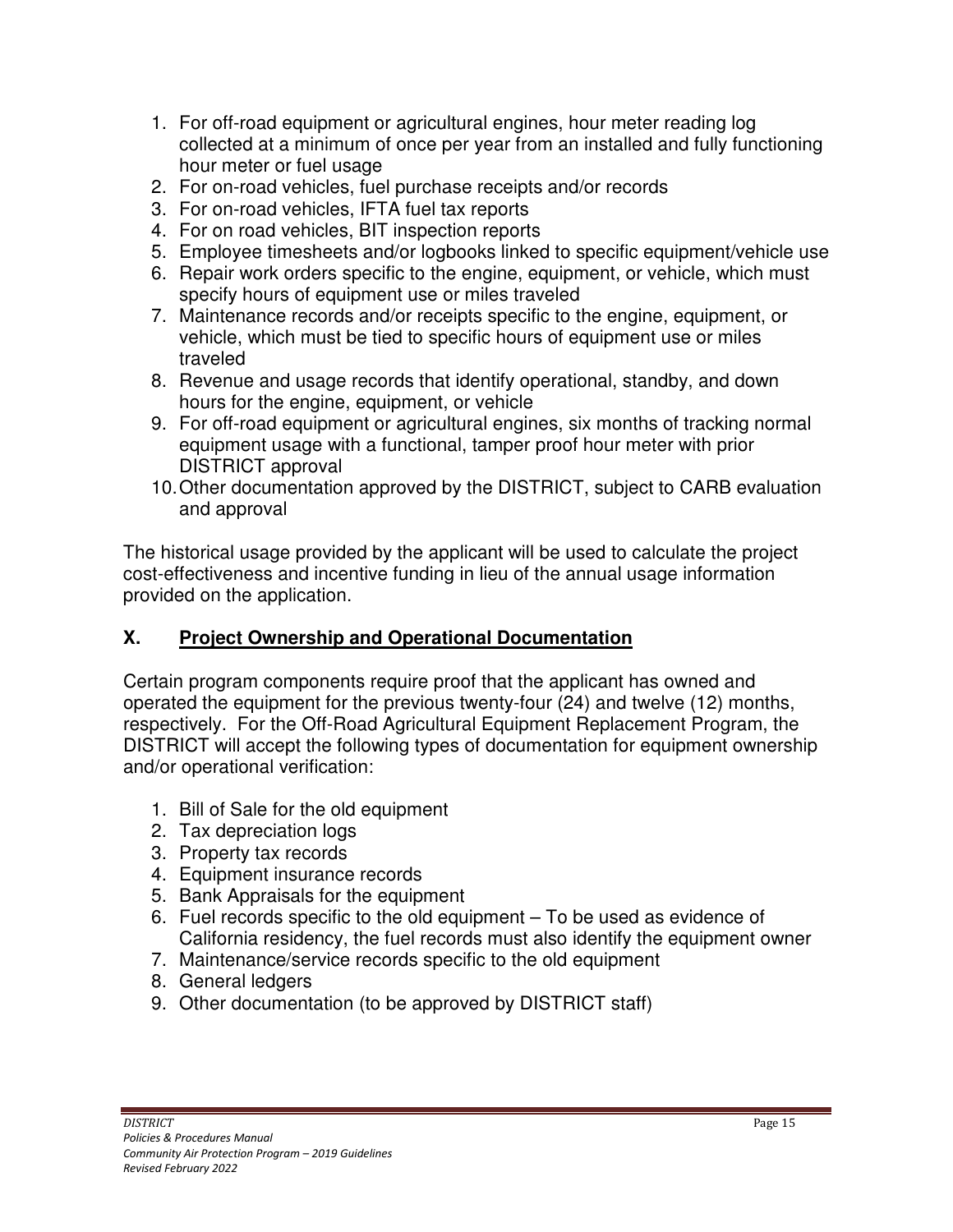## **XI. Project Tracking and Project File Retention**

The DISTRICT tracks all applications received in its GMS database. Application information is populated into the GMS database. The database includes all information necessary to identify the project applicant, project type, and project eligibility, and to calculate project cost-effectiveness and maximum grant award. Project application information is also entered into the CARL database at specific processing phases to ensure timely reporting of the Mid-Cycle and Yearly Reports.

The DISTRICT maintains an electronic copy of each application and an electronic file for each project selected for funding. Project files are stored in an electronic file system called the Electronic Data Management System (EDMS) and are made readily available for staff to use and review through the DISTRICT's GMS database. Any project files that are received as hard copies are scanned and stored in the DISTRICT's EDMS. After a project has been executed, the entire electronic project file and any additional correspondences between the DISTRICT and applicant, or any relative document to the project, will be added to the electronic file. The DISTRICT will retain all project files for at least two years after the end of the contract term or a minimum of three years after the final payment, whichever is later. For projects not selected for funding, the DISTRICT shall retain those project applications for a minimum of three years after receipt

# **XII. Project Pre- and Post- Inspections**

Pre- and post-inspections will be completed for Community Air Protection Program funded projects when applicable. The exception to the required inspections is for public and private fleets and where CARB has provided a waiver. DISTRICT staff complete all other inspections; no dealer or third-party inspection is permitted.

Inspection photographs for both the pre- and post-monitoring inspection phases are retained electronically in a central location on the SI server that is readily accessible for program staff to use. In addition, when a project is processed, the picture files are scanned and stored in EDMS for staff to use and review through the DISTRICT's GMS database. Inspection photographs will be cataloged and grouped by the respective DISTRICT project number and referenced as pre- or post-monitoring photographs.

# **A. Pre-Inspection**

A pre-inspection is triggered when an application is deemed complete and funding is available. A pre-inspection is required prior to project contract execution. When necessary, the DISTRICT may apply to CARB for approval to conduct preinspections after contract execution on a case-by-case basis. The DISTRICT may choose to allow public agencies (e.g., public works departments, transit organizations, and school Districts) to provide documentation of the engine(s) and its use in lieu of a pre-inspection. A pre-monitoring report is generated by Incentives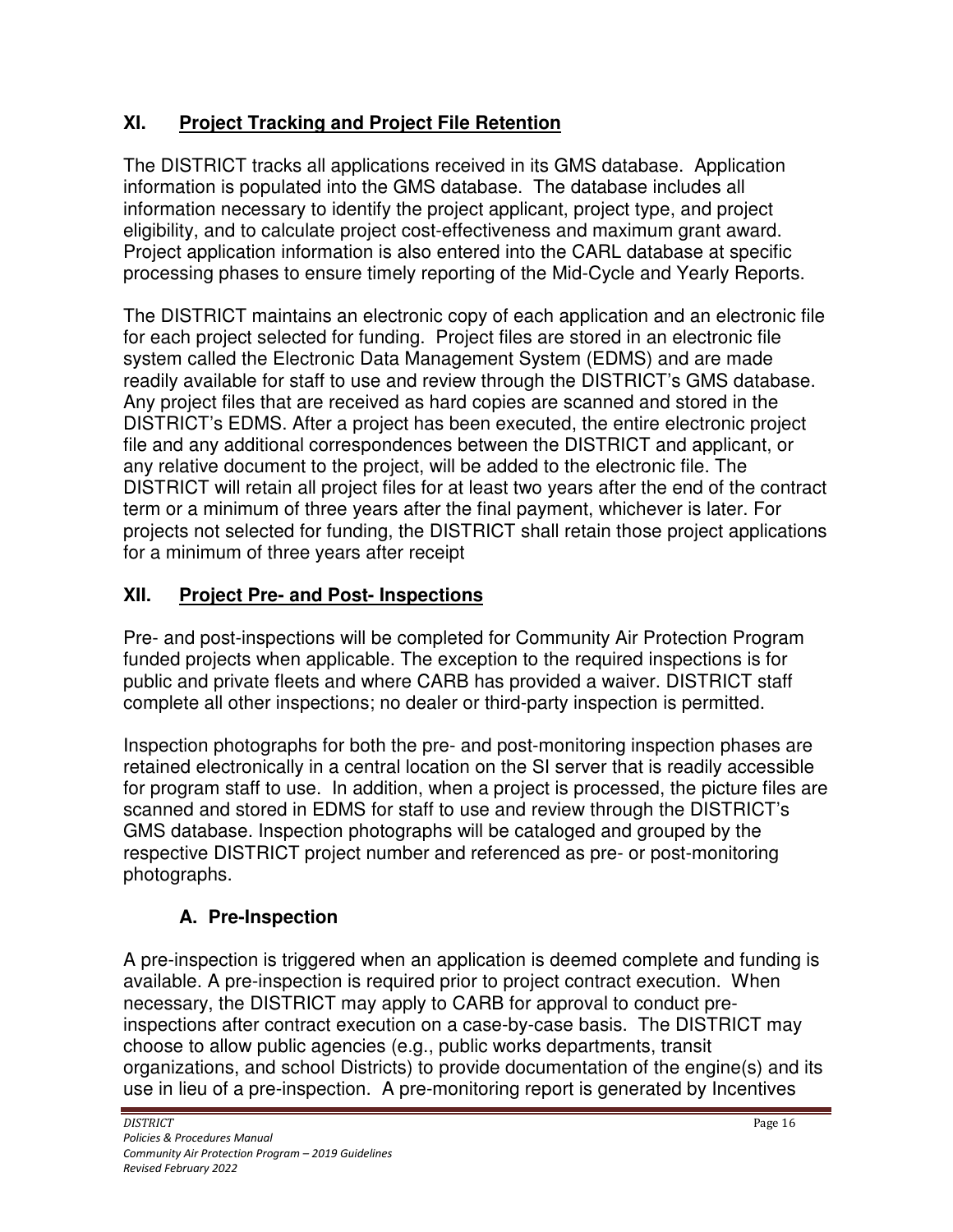staff and provided to the Compliance inspector for use during on-site inspections. These reports include fields for the inspector to document all information required to be collected during the pre-inspection. The pre-inspection process includes, at a minimum, verifying the baseline engine information (make, model, model year, horsepower, etc.), the baseline equipment or vehicle information when applicable (make, model, model year, VIN or PIN, GVWR, license plate, data tags, etc.), and the project usage meter reading (hours or miles).

If accessible, all engines, equipment, and/or vehicles participating in the program are stamped or marked with their corresponding DISTRICT project number during the pre-monitoring inspection. In the event the manufacturer serial number is unavailable, inaccessible, or illegible, the DISTRICT project number will be used to identify the engine, equipment, or vehicle.

The pre-inspection shall verify that the baseline engine, equipment, or vehicle is/are operational (with a start-up). "Operational" means that the engine must start and be able to perform its intended purpose. The operational condition of a piece of equipment or vehicle may be verified with the DISTRICT Compliance inspector requesting the applicant to operate the equipment or vehicle over a reasonable distance.

Photographs shall be taken of the baseline engine, equipment, and/or vehicle. The photographs must include, when possible, the following views: the engine data plate, which should contain a legible serial number if available; the equipment or vehicle data plate (if applicable); and a view of the entire engine, equipment, or vehicle. For engines, equipment, or vehicles that do not have a legible serial number, the stamped or marked DISTRICT project number should be photographed and used for verification purposes. In the event the engine cannot be accessed to be stamped or marked, distinct markings on the engine may be photographed to assist in the verification process. The photographs must also show the baseline engine in the vehicle or equipment. Additional photographs may be required for specific project types. For new electric motor purchase projects, a photograph of the well site must be taken to ensure the site is not currently powered by an existing agricultural engine.

For on-road vehicles retrofit projects, fleets consisting of twenty (20) or less vehicles undergo an inspection of each and every vehicle. Large on-road fleets consisting of twenty-one (21) or more trucks are pre-monitored using the random sampling methodology pre-approved by CARB, in which at least twenty (20) trucks or 25% of the fleet, which ever number is greater, are pre-monitored. The DISTRICT received approval from CARB to use this random sampling methodology for large on-road private fleets consisting of at least twenty-one (21) trucks as well. No applicant premonitoring inspection is allowed, but the DISTRICT may enter into a contract with a vehicle or equipment dealer to pre-inspect on-road retrofit projects. Should the DISTRICT enter into such a contract, the DISTRICT will ensure the minimum requirements outlined in Chapter 3, Section (AA.)(5.) are met.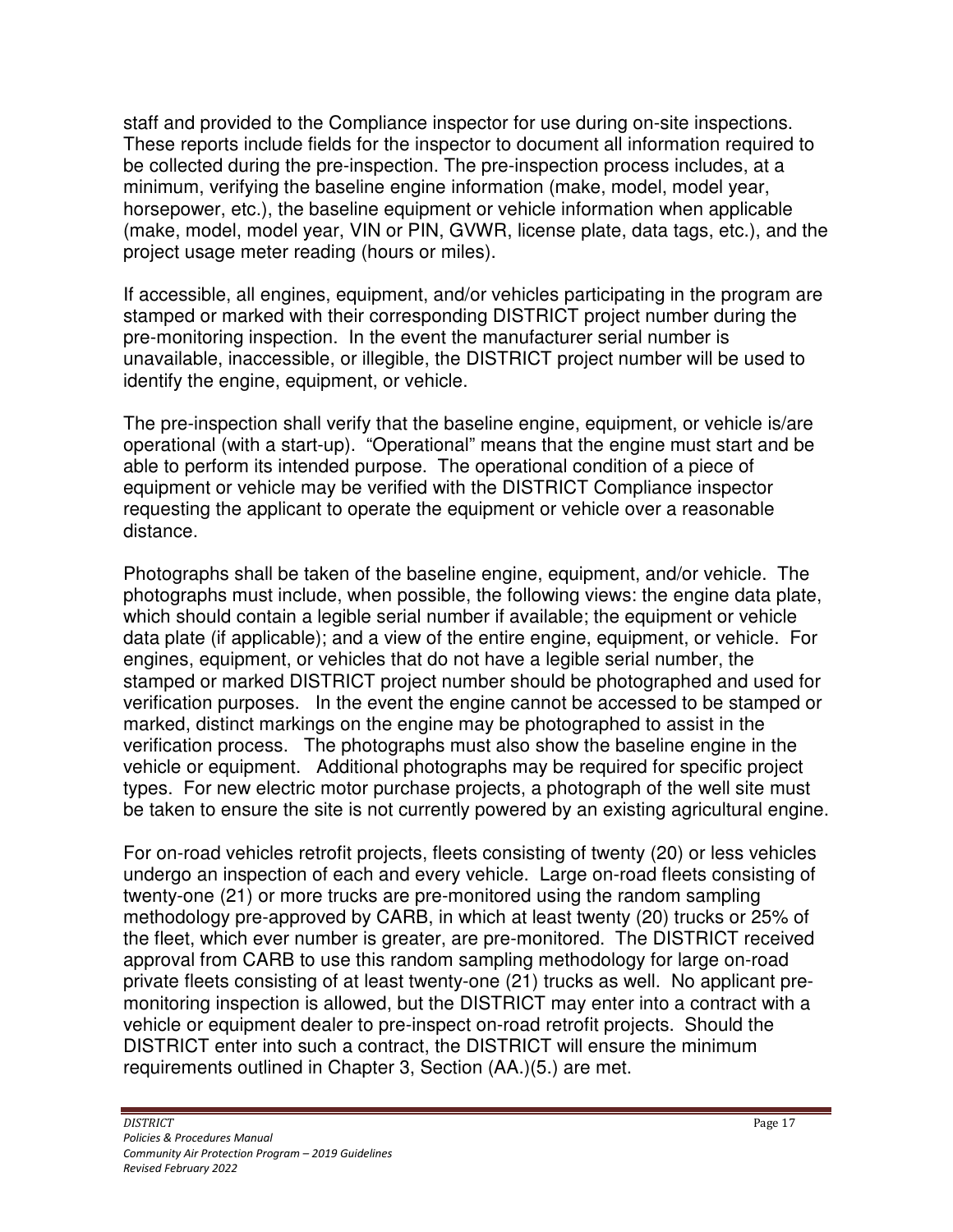Pre-monitoring inspections are assigned to Compliance staff and are tracked in the Incentives Section GMS database. Reports listing all outstanding pre-monitoring inspection projects are generated on a routine basis and distributed to appropriate staff to perform follow-up as necessary. This tool assists Incentives staff in ensuring pre-monitoring inspections are conducted in a timely fashion. Compliance staff schedules appointments with program applicants at times which are most convenient for both parties.

Additional or different inspection requirements may apply to infrastructure or stationary source projects, as specified in the source category requirements of the Guidelines.

### **B. Post-Inspection**

Post-monitoring inspections occur after the receipt of a complete DISTRICT Claim for Payment Packet, but prior to reimbursement of the engine, equipment, and/or vehicle purchased through the program. A post-monitoring report is generated by Incentives staff and provided to Compliance staff for use during on-site inspections. These reports include fields for the inspector to document all information required to be collected during the post-inspection.

The post-inspection verifies that the new engine, equipment, vehicle, and/or retrofit listed in the executed agreement was installed and/or purchased and is operational. At a minimum, the engine information (make, model, model year, serial number, Tier rating, horsepower, etc.), equipment/vehicle information (make, model, model year, VIN, GVWR, etc.) and/or retrofit information (retrofit device make and model, certification level, DECS family name, etc.) must be recorded. For repower projects, the engine must be operational in the vehicle or equipment as stated in the contract. "Operational" means that the engine must start and be able to perform its intended purpose. DISTRICT staff shall visually witness all engine start-ups, and if necessary, the operation of the equipment or vehicle over a reasonable distance. In addition to verifying the new engine/vehicle/equipment/retrofit, Compliance staff also verifies the proper destruction of the baseline engine, vehicle, and/or equipment if applicable. Baseline engine/vehicle/equipment information is also documented on the monitoring report for Incentives staff to verify that the existing old engine/vehicle/equipment inspected during the post-monitoring is the same engine/vehicle/equipment from the pre-inspection.

New and baseline vehicle/engine/equipment/retrofit information shall be documented with photographs. Photographs shall be taken and uploaded to GMS through SIRE. The photos must include, at a minimum, the baseline engine data plate, which should contain a legible serial number, the baseline equipment/vehicle data plate (if applicable), the retrofit data tag, and a view of the entire engine, equipment, vehicle, and/or retrofit. For baseline engines that do not have a legible serial number, the DISTRICT project number stamped or marked on the engine block during the premonitoring phase should be photographed and used for verification purposes. In the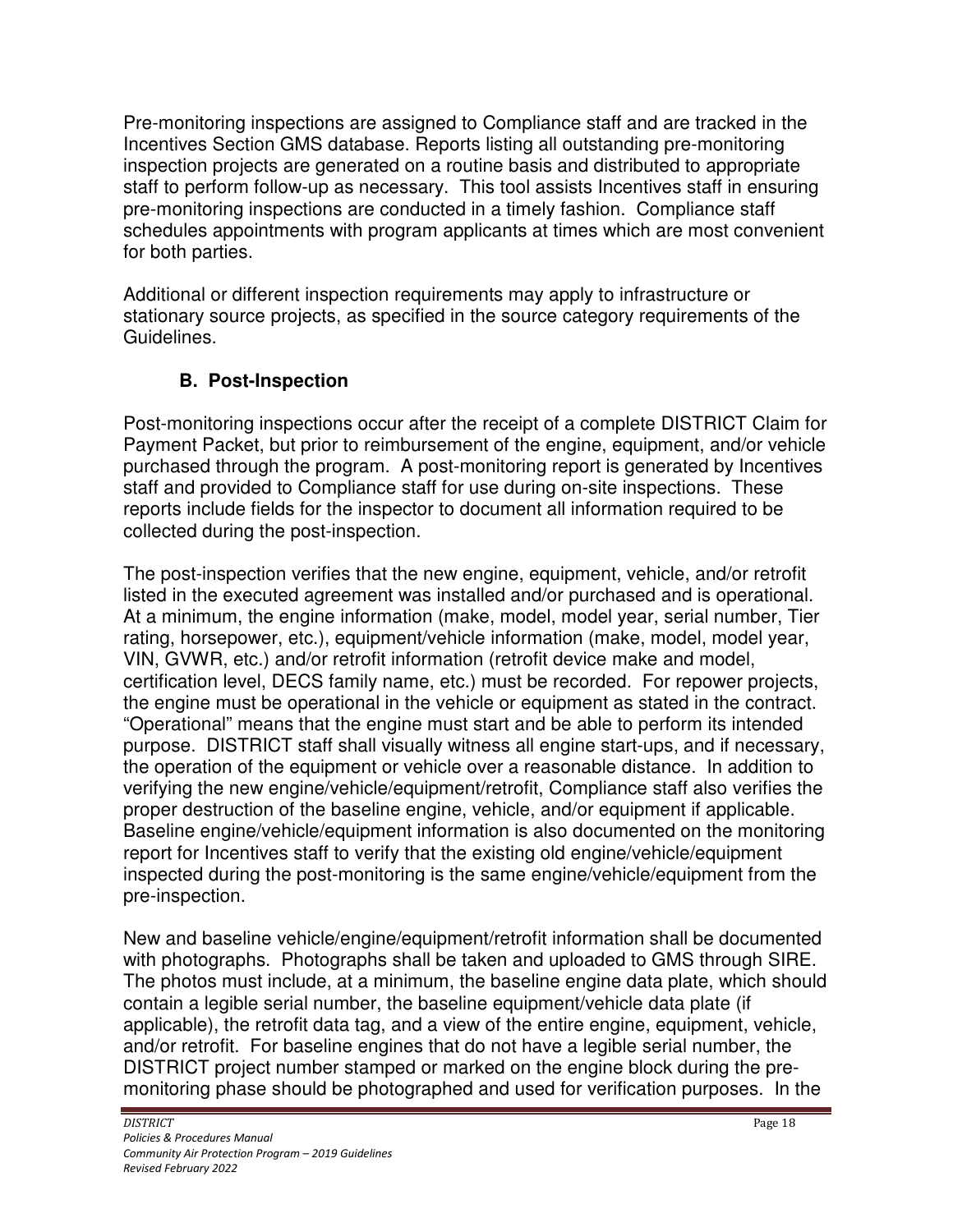event the engine was not accessible during pre-inspection and could not be stamped or marked with the DISTRICT project number, and a manufacturer serial number is unavailable, distinct markings on the engine may be photographed to be used for verification purposes. For the new engine/vehicle/equipment/retrofit, photographs should be taken of the entire view of the new engine, equipment, vehicle, or retrofit and their respective data plates to be included in the project file. Additional photographs may be required for specific project types.

For engine repower and equipment/vehicle replacement projects, Compliance staff shall verify and document that the baseline engine or equipment is destroyed or otherwise rendered non-operational during the post-monitoring process. For equipment/vehicle replacement, existing old equipment must be permanently destroyed in the following manner:

- 1. The applicant must permanently disable the existing old engine by puncturing at least a six (6) inch diameter serrated, uneven hole. The hole must be irregularly shaped and cannot be a symmetrical square or circle. The hole must also include a portion of the oil pan rail (sealing surface) or have a line cut through the oil pan rail that connects to the hole in the engine block. When puncturing the hole in the engine block, the applicant must avoid destroying any identifying engine number, including the DISTRICT project number which, when feasible, will be stamped or marked on the engine block by DISTRICT staff during the pre-monitoring inspection phase.
- 2. The old equipment must be physically rendered permanently inoperable with the equipment's structure compromised. At minimum, both frame rails must be completely severed between the front and rear axles. If the equipment does not have frame rails, the transmission casing AND axle housing MUST be permanently destroyed. Both the transmission casing and axle housing must be destroyed by puncturing three (3) inch diameter serrated, uneven holes. The holes in the transmission casing and axle housing must be irregularly shaped and cannot be a symmetrical square or circle.
	- i. Equipment with permanent frame rails running the length of the equipment: complete cuts of both frame rails between the front and rear axles.
	- ii. Equipment with removable/bolt-on frame rails: structural damage, with cuts or otherwise, that renders the main body of the equipment inoperable and unrepairable.
	- iii. Equipment without frame rails: structural damage, with cuts or otherwise, that renders the main body of the equipment inoperable and unrepairable.
	- iv. Articulated equipment: damage, cuts or otherwise, to the articulation joints of front and rear halves of the equipment so that neither half can be joined.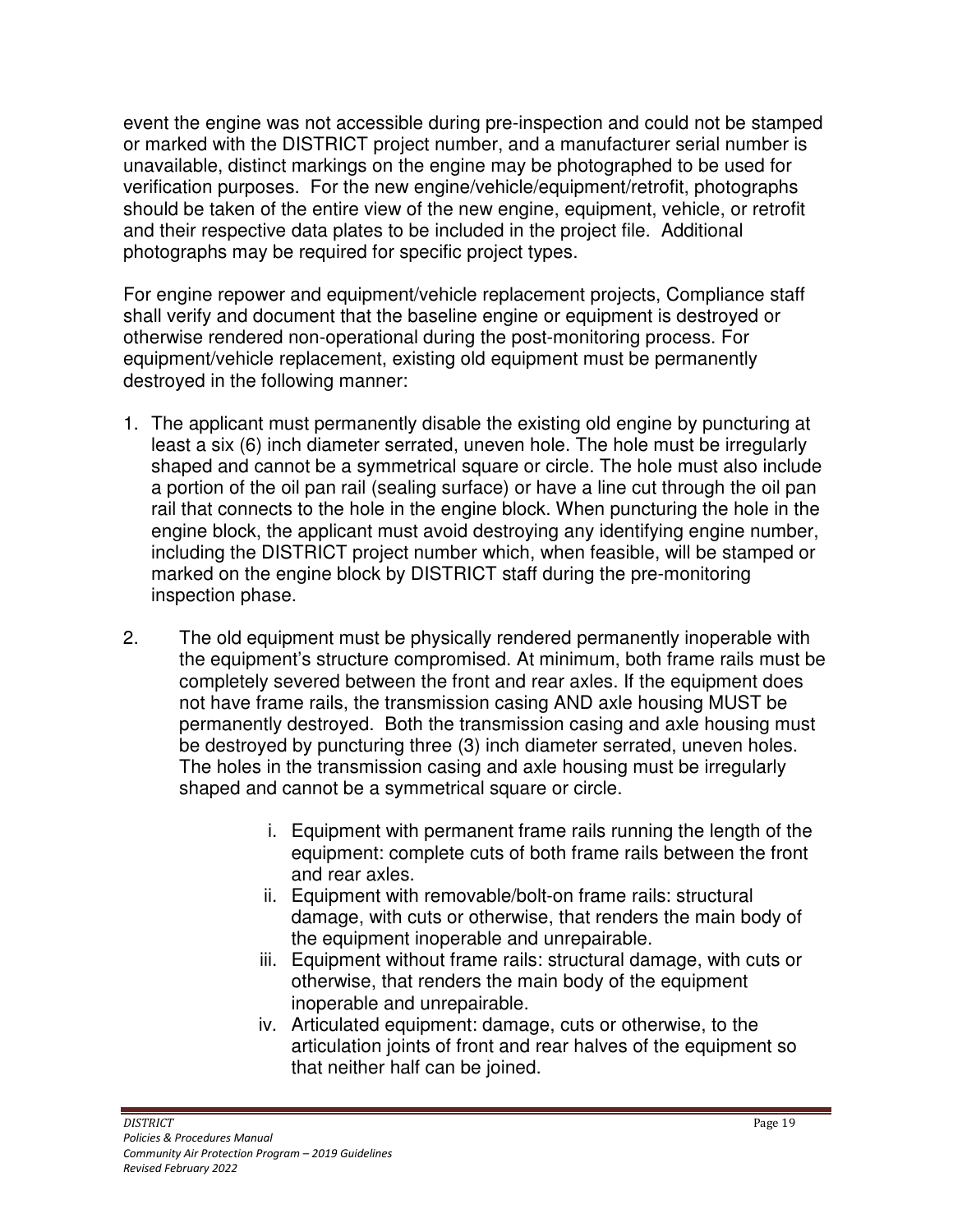For engine repower projects, existing old engines must be permanently destroyed in the following manner:

- 1. The applicant must permanently disable the existing old engine by puncturing a minimum six-inch diameter hole in the engine block. The hole must have serrated and uneven edges rendering it irreparable, and should include a portion of the oil pan rail. When puncturing the hole in the engine block, the applicant must avoid destroying any identifying engine number, including the DISTRICT project number which, when feasible, will be stamped or marked on the engine block by DISTRICT staff during the pre-monitoring inspection phase.
- 2. The submittal of a complete DISTRICT Claim for Payment Packet to request reimbursement will trigger an on-site post-monitoring inspection of the existing old engine with the hole in the engine block. Applicant must ensure the destroyed old engine is made available for DISTRICT staff to inspect. Incentive funds will not be disbursed to the applicant until DISTRICT staff has performed the site visit and has visually verified that the hole in the old engine sufficiently meets program requirements. In addition, DISTRICT staff must be able to verify that the destroyed engine is the same engine from the pre-monitoring inspection, as determined by the identifying engine number.
- 3. Once DISTRICT staff has verified the proper destruction of the old engine, the applicant must submit the old engine to a licensed scrapping facility or dismantler to be crushed or recycled for scrap metal. The applicant must not submit the destroyed engine(s) to a dismantler until after DISTRICT staff has visually verified the hole in the engine block. The applicant must obtain an official receipt or legitimate documentation from the dismantler that clearly indicates, at a minimum: the applicant's name or organization name, the dismantler's name and address, and the current engine(s) make, model, and serial number. The verification of the receipt and documentation is at the sole discretion of the DISTRICT. If the applicant does not submit a sufficient receipt, or other documentation deemed appropriate by the DISTRICT, the DISTRICT may deny the disbursement of project incentive funds.

No participant, dealer, or dismantler post-monitoring inspection is allowed. The applicant must certify that the baseline engine and/or equipment/vehicle were permanently removed from service. It is the applicant's responsibility to ensure the destroyed baseline engine and/or equipment/vehicle does not get placed back into service. It is the applicant's responsibility to select a dismantler who will adequately and properly dispose of the baseline engine and/or equipment/vehicle according to program requirements. If the baseline engine and/or equipment/vehicle are found to be operational at any time after the post-inspection, the applicant will be subject to enforcement action by the DISTRICT, including repayment of incentive funds, civil penalties, and any other legal action deemed appropriate.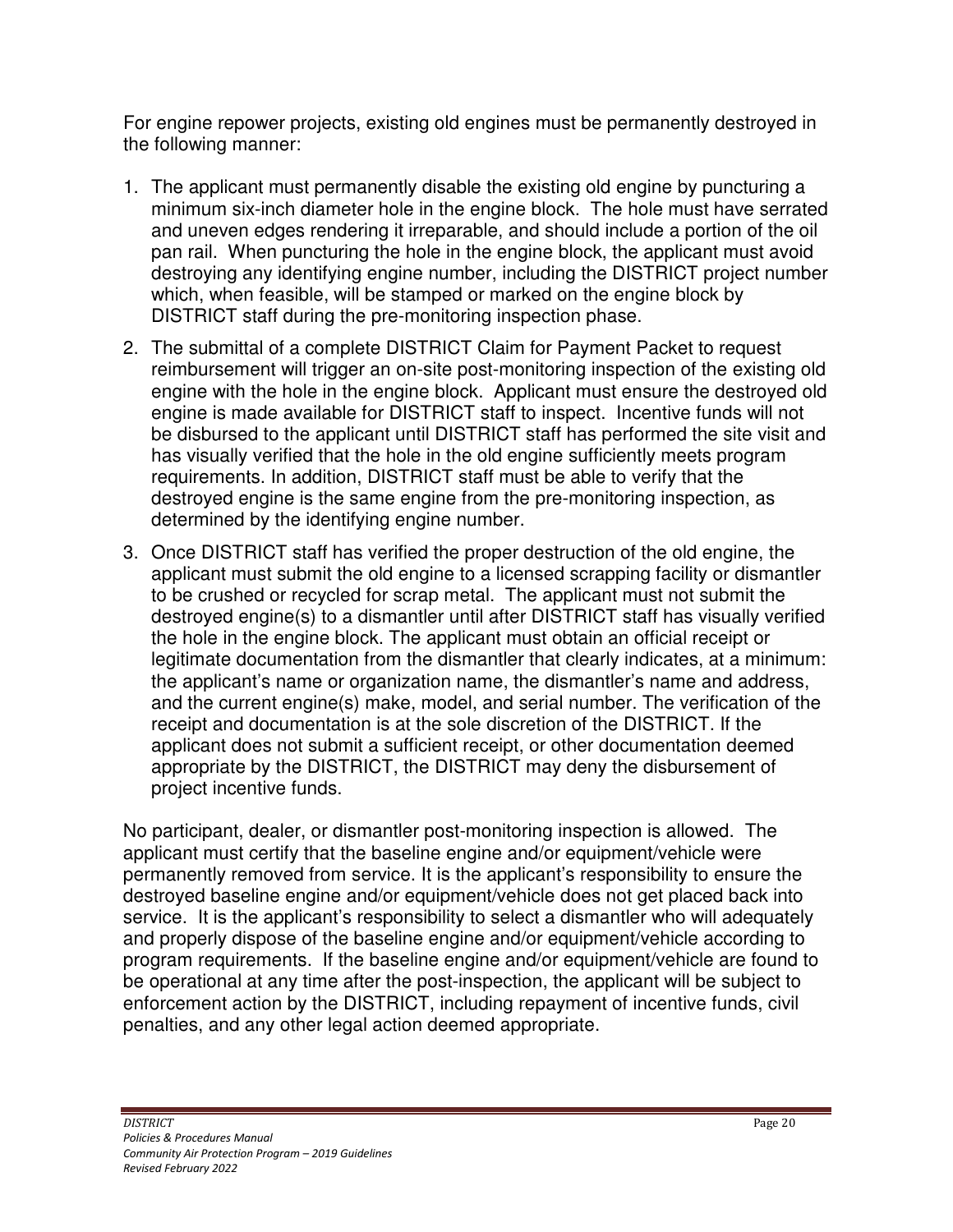Post-inspection of a new electric motor on an agricultural pump must also include recording of the serial number of the variable frequency device is the project includes one.

Post-monitoring inspections are assigned to Compliance staff and are tracked in the Incentives Section GMS database. Reports listing all outstanding post-monitoring inspection projects are generated on a routine basis and distributed to appropriate staff to perform follow-up as necessary, ensuring post-monitoring inspections are conducted in a timely fashion. Compliance staff schedules appointments with program applicants at times which are most convenient for both parties.

Additional or different inspection requirements may apply to infrastructure or stationary source projects, as specified in the source category requirements of the Guidelines.

### **XIII. Contract Components and Contracting with Applicants**

All DISTRICT contract boilerplates for each program component will include the following minimum requirements:

- 1. Condition stating that the project funded with Community Air Protection Program funds may not be used to generate a compliance extension or credit for determining regulatory compliance.
- 2. Party names and date: Contract shall state the DISTRICT's name and the grantee as parties to the contract. Signature blocks shall be included for both parties and the execution date must be clearly indicated on the contract.
- 3. Notices: Contract shall include contact information for both parties to the contract, including how to send and receive notices.
- 4. Funds from other sources: Contract shall include conditions that the grantee has certified they have disclosed all other public funds that they have applied for or received for a project. Joint projects with other air District(s) shall be clearly indicated on the contract with the name of the other air District(s) and the funding provided.
- 5. Condition stating that the grantee is prohibited from applying for or receiving other public funds for the same project except in the situation described in Chapter 3, Section (Z.)(4.)(c) of the Guidelines.
- 6. Contract term: Contract shall specify the term of the contract, with the time frames "project completion" and "project implementation" specified to ensure the DISTRICT and the CARB can fully enforce the contract during the life of the project.
- 7. Project specifications: Contract shall include detailed information on the baseline and new vehicles, equipment, engines, and/or retrofit that were used in the project cost-effectiveness calculation.
- 8. Condition stating that alternative eligible replacement engine/vehicle/equipment/retrofit may be purchased and/or installed in lieu of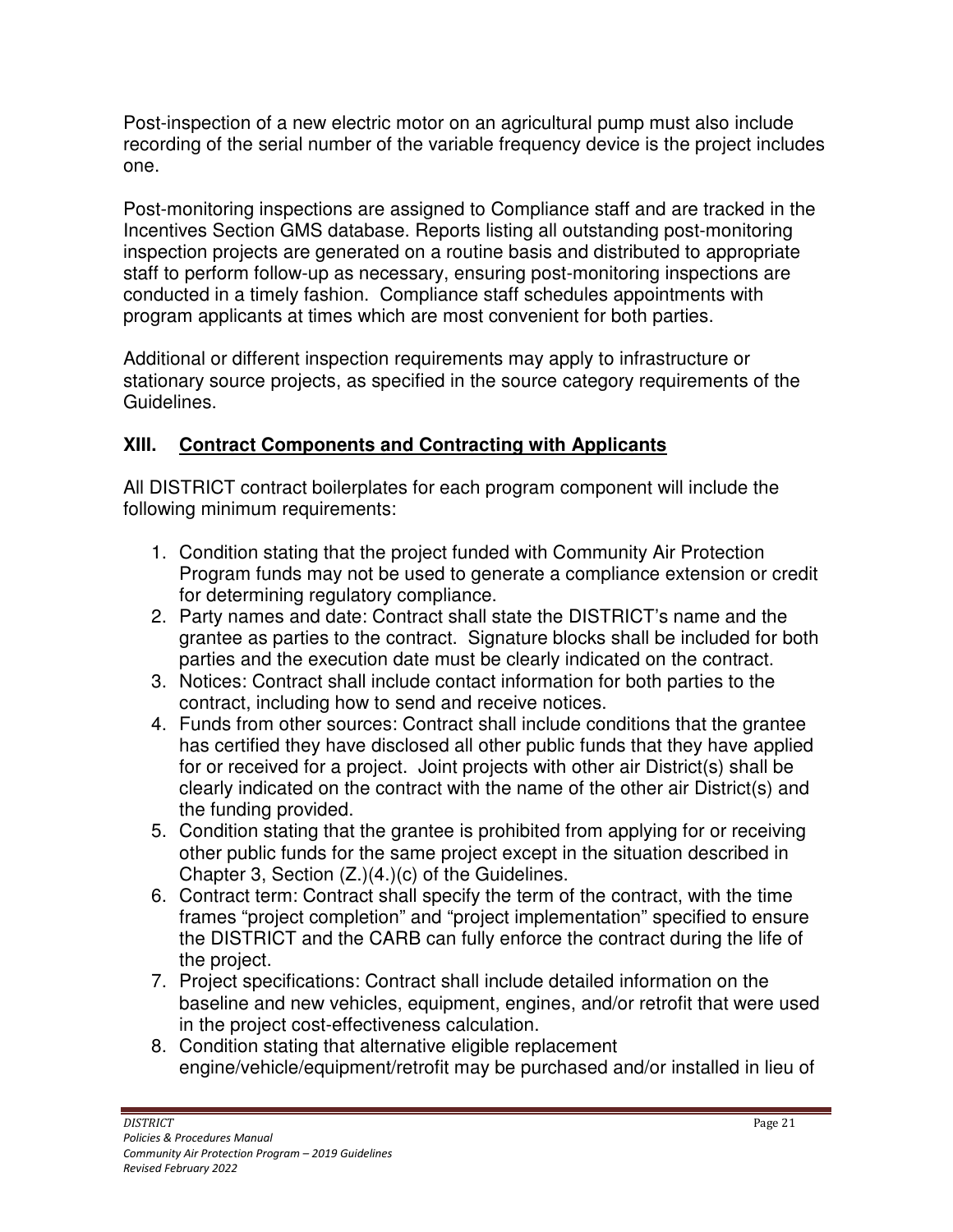the new engine/vehicle/equipment/retrofit identified in the contract with prior approval from the DISTRICT.

- 9. Specific annual usage required for the engine/vehicle/equipment purchased through the agreement.
- 10. Condition stating minimum annual usage requirements for projects which a minimum of 24 months of complete historical usage could not be provided.
- 11. Statement that the project complies with the Community Air Protection Program Guidelines and/or the FARMER Guidelines.
- 12. Statement that the grantee certifies his/her fleet, engine(s), or equipment/vehicle are in compliance with all applicable federal, state, and local air quality rules and regulations at time of contract execution.
- 13. Condition stating that the grantee will maintain compliance with all applicable federal, state, and local air quality rules and regulations for the full term of the contract.
- 14. Condition for repower projects that the installation of the engine must be completed in a manner such that it does not void the engine warranty provided by the manufacturer and any remaining warranty provided by the equipment/vehicle manufacturer.
- 15. Condition for retrofit projects that the installation of the retrofit must be completed in a manner such that it does not void the retrofit warranty provided by the manufacturer and any remaining warranty provided by the engine/equipment/vehicle manufacturer.
- 16. Condition stating the project must be included when defining the size of the fleet for determining regulatory requirements.
- 17. Condition stating that throughout the contract term, the project must not be used to generate credits or compliance extensions, and must be excluded when determining regulatory compliance.
- 18. Condition requiring grantee to maintain the vehicle, equipment, retrofit and/or engine according to manufacturer's specifications for the life of the project; including prohibiting tampering.
- 19. Condition requiring grantee to maintain a working hour meter for projects that use hours of operation as a means of calculating emission reductions and cost-effectiveness. Additionally, grantee is required to repair and maintain the hour meter at the grantee's expense.
- 20. Payment conditions: Contract shall state when and how payment will be made to grantee; including the requirement for the grantee to submit an appropriate and sufficient invoice for the purchase of the engine, vehicle, equipment, and/or retrofit prior to reimbursement.
- 21. Maximum contract amount allowed for the project.
- 22. Conditions requiring grantee to submit annual reports to the DISTRICT, and the repercussions for noncompliance with the reporting requirements.
- 23. On-site Inspections and Audits: Contract shall include language allowing the DISTRICT and the CARB, or their designee, to conduct a fiscal audit of the project and/or inspect the project engine, vehicle, equipment, and/or retrofit and associated records during the contract term.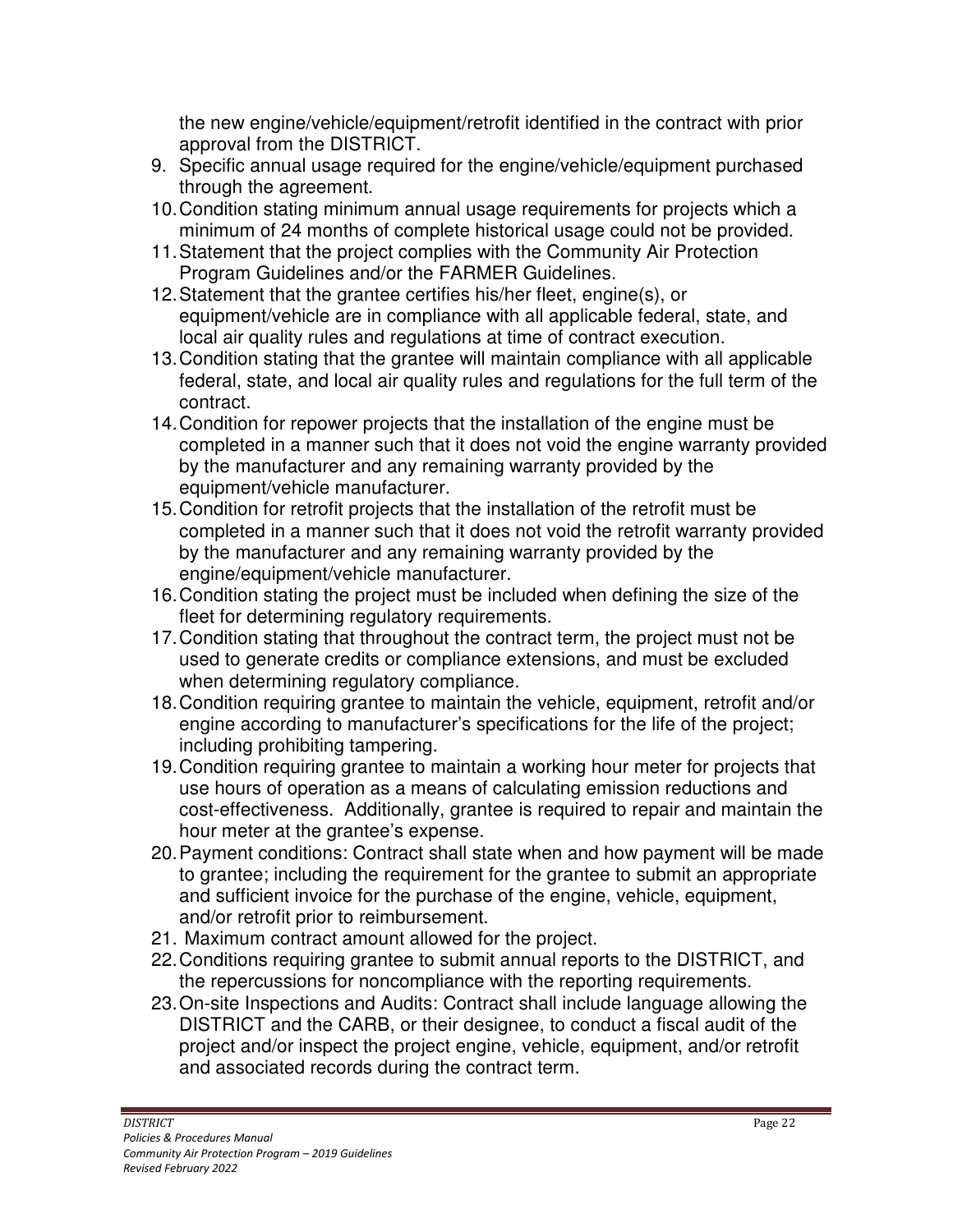- 24. Condition requiring grantee to maintain and retain project records for at least two years after contract expiration or three years after the final project payment, whichever is later.
- 25. Repercussions for nonperformance or noncompliance with the obligations and conditions of the contract.

Project contracts are not executed until the applicant and appropriate management staffs at the DISTRICT have signed the contract. The DISTRICT Board has approved, via a formal resolution, delegated authority to the APCO to approve all incentive program projects funded at or below \$200,000. Projects funded for amounts greater than \$200,000 also require the approval and signature of the DISTRICT Governing Board chair. Additionally, the DISTRICT Board has, via a formal resolution, delegated authority to the APCO to approve extensions to contracts, if the total contract extension will not exceed eleven (11) months. Any contract extension over eleven (11) months requires the approval and signature of the DISTRICT Governing Board chair. Once executed, a copy of the executed contract is mailed and/or emailed to the applicant via DocuSign and the original executed contract is scanned and uploaded to GMS. Changes to the contract, including extensions, will require an amendment. Amendments also require the signature of both parties. Contract execution dates and amendment dates are entered into the GMS database for tracking purposes.

## **XIV. Invoice Review, Approval, and Payment Protocol**

The DISTRICT has defined policies and procedures regarding the payment process. A Payment Procedures packet and a copy of the executed agreement are provided to all applicants once their agreements are executed. The Payment Procedures packet provides specific instructions on the reimbursement process for the project. Prior to the disbursement of any incentive funds, the applicant must submit a complete DISTRICT Claim for Payment Packet which includes the following:

- 1. DISTRICT Claim for Payment Form (specific to the program component)
- 2. Itemized invoice(s) for the purchase of the engine, equipment, vehicle, and/or retrofit
- 3. If applicable, the DISTRICT Existing (Old) Engine or Equipment/Vehicle Form certifying the destruction of the baseline engine, equipment, and/or vehicle
- 4. If applicable, a Certificate of Destruction, receipt, or legitimate documentation from the licensed dismantler or scrapping facility for the disposal of the baseline engine and/or equipment
- 5. New Engine/Equipment Information Form to be completed by the new engine, equipment, vehicle, and/or retrofit dealer
- 6. Proof of Insurance for the new engine, equipment, vehicle, and/or retrofit purchased through the project
- 7. For agricultural irrigation electrification projects that have line extension reimbursement funding, documentation verifying payment to the electric service provider for power installation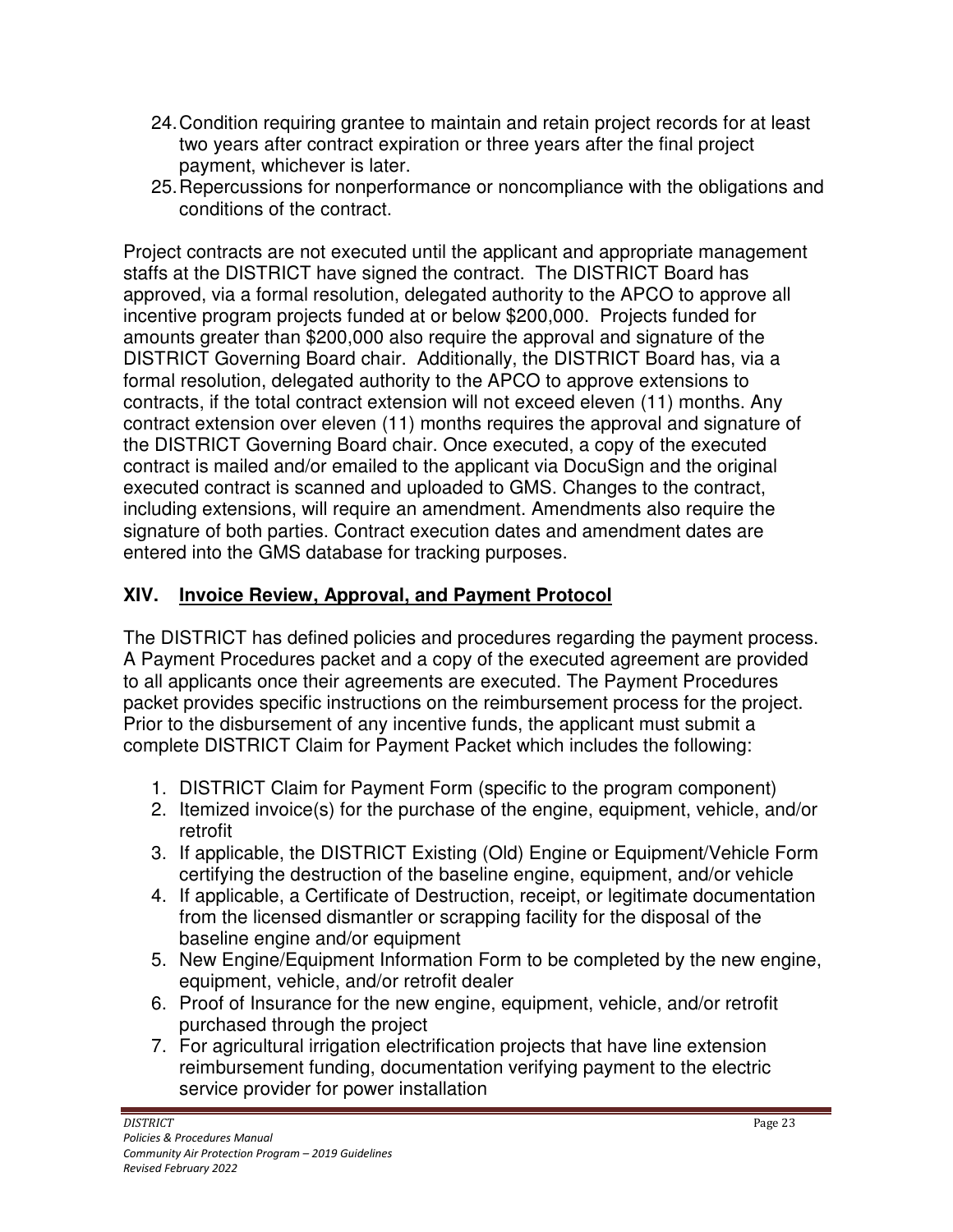- 8. If applicable, warranty documentation verifying the new engine, equipment, vehicle, and/or retrofit meets the minimum requirements for the program component
- 9. If applicable, a manufacturer's specification sheet for the new engine, equipment, vehicle, and/or retrofit
- 10. If applicable, proof of payment to the engine, equipment, vehicle and/or retrofit dealer, such as finance documentation or a copy of the cancelled check.

The submittal of a complete Claim for Payment Packet triggers the post-monitoring inspection visit. Once the post-monitoring inspection is complete, the report from the inspection is used to help make any needed updates or modifications to the project, including those affecting emission reductions, emission calculations, and funding amounts. Additionally, the post-monitoring report is also used to verify the proper destruction of the baseline engine, equipment, and/or vehicle (if applicable), and to verify the eligibility of the new engine, equipment, vehicle, and/or retrofit purchased.

At this time, the Claim for Payment Packet is also thoroughly reviewed. The invoice(s) are evaluated to ensure only eligible project costs are reimbursed. In addition, DISTRICT staff ensures, by reviewing the invoices and documentation submitted, that the applicant has not ordered, received, began work, or made a down payment on the new engine, equipment, vehicle and/or retrofit prior to the date the agreement was executed. Any work done on the project prior to the agreement execution date may nullify the project and the disbursement of incentive funds to the applicant may be denied. One exception would be for line extension reimbursements for Ag irrigation pump diesel to electric motor repower projects. Occasionally, there is an unavoidable situation in which the applicant is required to pay a portion of the electrification costs prior to receiving a contract with the District. If the charges are not paid promptly, projects would be significantly delayed, which could potentially result in the continued use of the old, high-polluting diesel engine. Although line extension costs are not funded out of Moyer accounts, Moyer Program staff was consulted to get their concurrence that this was an acceptable allowance. The applicant must submit a project invoice(s) that includes enough detail to ensure only eligible project costs are being reimbursed, yet clear and concise enough to be understandable. The DISTRICT shall review the itemized invoice and only pay for eligible expenses.

Equipment and parts on engine repower projects are eligible for funding only if they are required to ensure the effective installation and functioning of the new engine, but are not part of typical vehicle or equipment maintenance repair. Ineligible repower costs include tires, axles, paint, brakes, and mufflers. In order to be eligible for Community Air Protection Program funding, labor expenses must be included in the project invoice, which must detail the number of hours charged and the hourly wage. Taxes, installation costs for eligible hardware, and transport costs for eligible hardware are eligible for funding at the DISTRICT's discretion.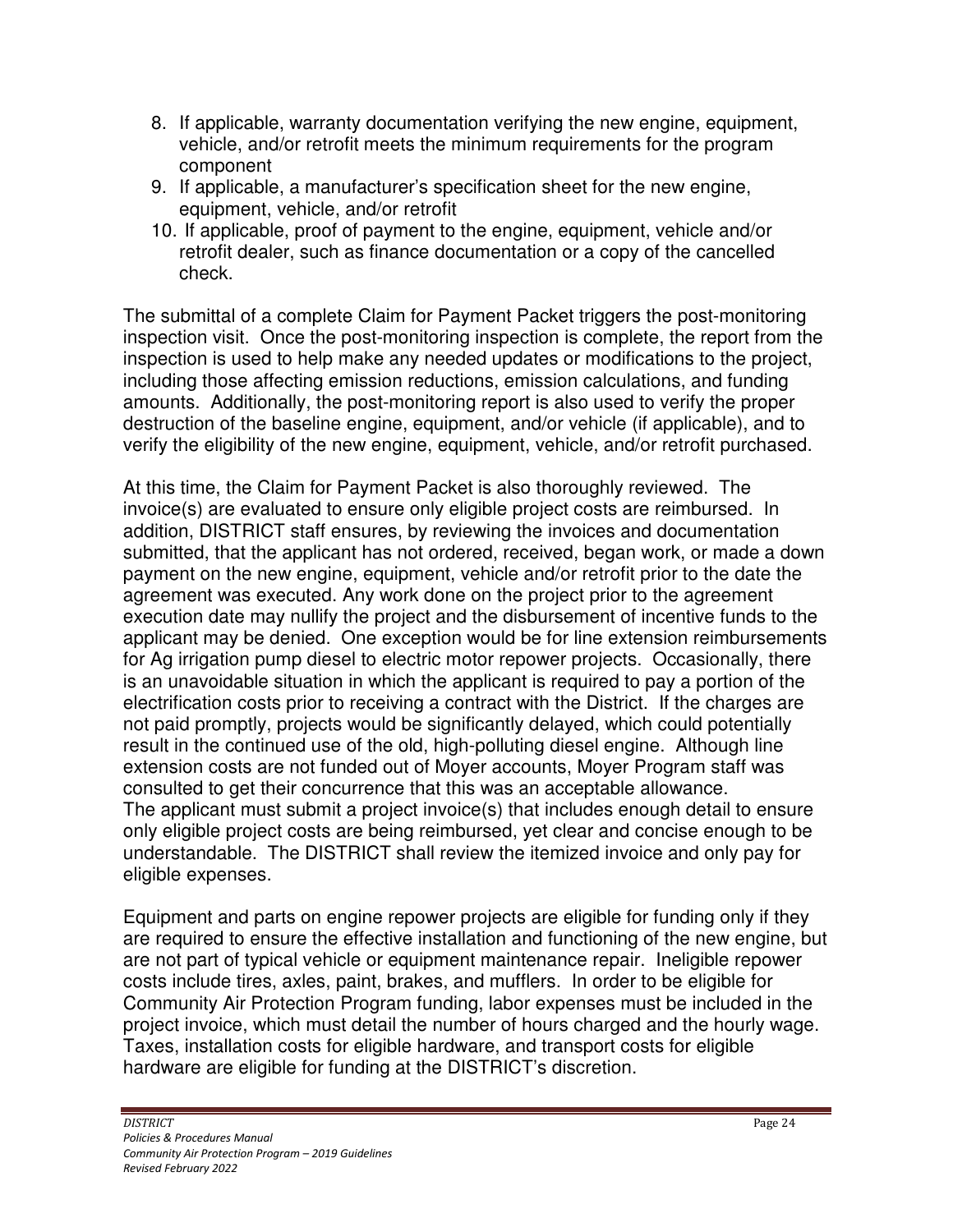Applicants may not order or make a down payment on a new engine, piece of equipment, or vehicle prior to the DISTRICT's approval of the project, either via contract execution or approval by its governing board or board designee. Dealers ordering engines, equipment, or vehicles prior to DISTRICT approval of grant applications assume all financial risk and are in no way ensured program funds. Applicant may not receive engines, equipment, or vehicles, nor may work begin on a repower or retrofit project, until the project contract is fully executed, unless the DISTRICT has provided the applicant with a written notification that any work performed is not guaranteed funding until a contract is executed.

The DISTRICT will not make partial payments, including progress payments, for any Community Air Protection Program funded project. Payment will be made directly to the applicant. No payments shall be made to the dealer; however, two-party checks may be allowed at the discretion of the DISTRICT. If multiple engines/vehicles/equipment/retrofits are purchased, payment can be made on a per engine/vehicle/equipment/retrofit basis as they are installed and put into service.

For all on-road and emergency vehicle projects, should a compliance check indicate that there is an outstanding violation with any vehicle in the applicant's fleet, no disbursement shall be made until the applicant provides proof to the DISTRICT that each violation has been corrected and each fine has been paid.

For projects where the applicant must demonstrate that specific regulatory compliance requirements have been met in order to receive funding, the DISTRICT will not pay invoices until the applicant has provided documentation that the requirements have been achieved. The applicant may demonstrate this via a detailed letter signed by the vehicle or equipment owner or legal representative or, if the regulation requires CARB or the DISTRICT to certify compliance, through CARB or DISTRICT certification. The DISTRICT is not to be held liable if the applicant falsifies this documentation.

Invoices received after the project post-inspection has been complete must be evaluated for consistency with the information gathered during the project postinspection. The DISTRICT shall maintain copies of all invoices and documentation of payment in the project file.

# **XV. Project Reports**

# **A. Annual Grantee Reporting**

All applicants, or "grantees", are required by their contracts to submit an annual report for the project, commencing no later than eighteen (18) months after the project post-inspection, and annually thereafter for the term of the contract, with the following exceptions: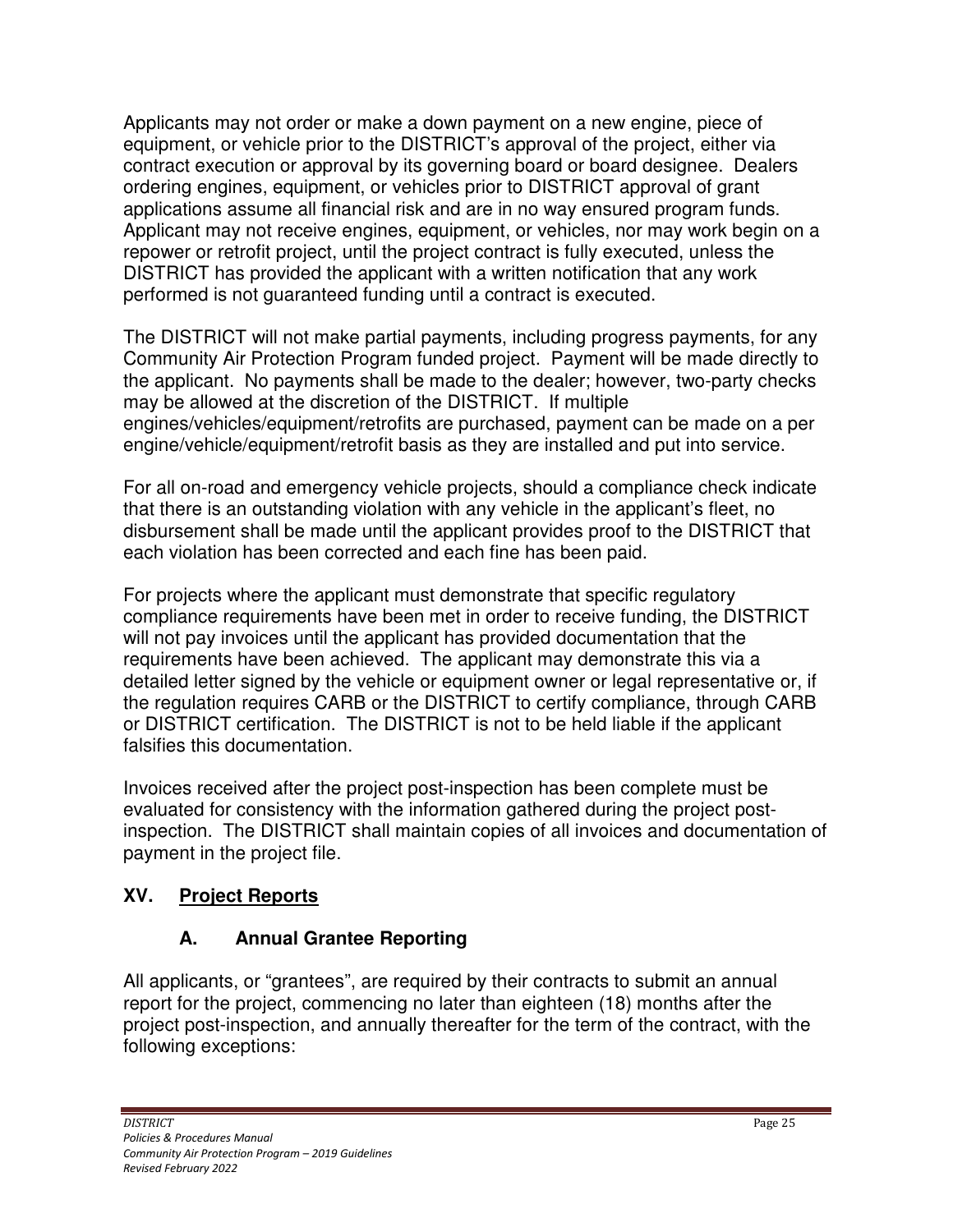- 1. If the DISTRICT's monitoring phase of the contract term exceeds five years, the grantee's reporting responsibility may be reduced to once every other year after an initial five years of satisfactory reporting.
- 2. If the project involves a zero-emission technology, grantee reporting may be reduced to biennially for the first six years. No annual reports are required thereafter.

The annual report form shall be in a format consistent with requirements of the Guidelines. The DISTRICT's boilerplate annual report form consists of those requirements.

Except for projects in which usage is not required to be specified in the contract, if usage is more than 30 percent below that identified in the project application, the grantee must describe any conditions (such as weather, permits, major maintenance, etc.) that significantly impacted project usage. In instances where annual usage is significantly lower than the contracted level due to unforeseen circumstances beyond the control of the grantee, the grantee may request a waiver from the DISTRICT for the usage deficiencies.

SI staff shall review the annual report for completeness, accuracy, and usage. A hard copy of the annual report, initialed and dated by the reviewing staff, shall be scanned and uploaded to GMS through SIRE. If an annual report is incomplete, inaccurate, or not received from the grantee on schedule, the DISTRICT shall make a reasonable attempt to obtain a complete and accurate report from the grantee. If the DISTRICT is unable to obtain the report, all of the engines/vehicles/equipment/retrofits in that project shall be audited by the DISTRICT.

The DISTRICT shall maintain a list of grantee(s) from which any reports are more than six months late. Grantees with reports that are more than six months late will not be granted any additional Community Air Protection Program funds until all reports are satisfactorily submitted.

Applicants are informed that the DISTRICT and the CARB may audit and monitor the project at any time during the Project Implementation Phase specified in their contract with the DISTRICT. Annual report forms are generated monthly from the DISTRICT's GMS database and mailed to applicants whose annual reports are approaching the annual anniversary date of the new engine/equipment/retrofit installation or purchase. Secondary notices and past-due annual report forms are mailed to applicants who have failed to submit their initial reports. Incoming annual reports are processed by Incentives staff and entered into the GMS database for tracking purposes.

For projects funded under a CERP, reports will be made available to the community steering committee as part of the Program's ongoing progress review.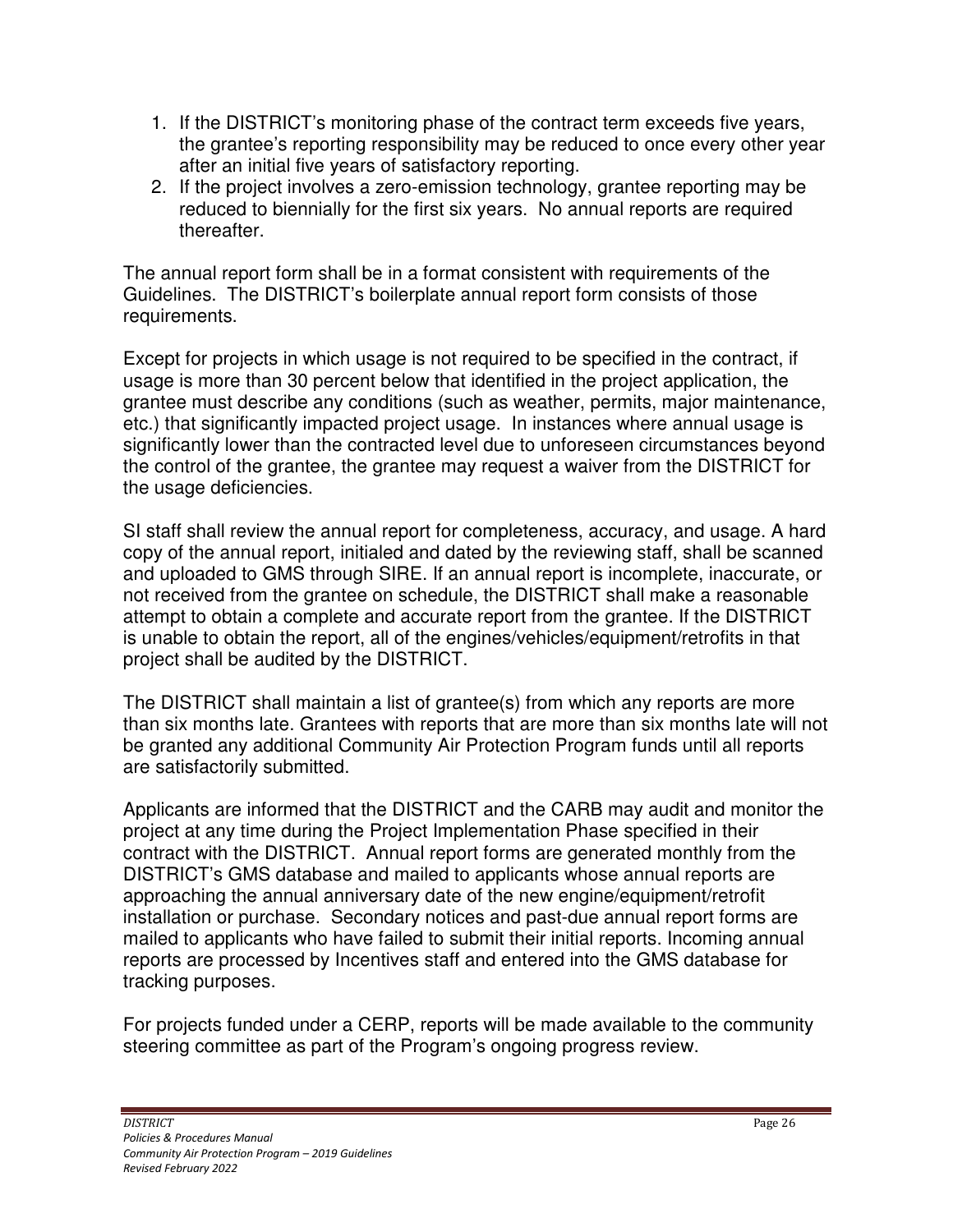## **B. Reporting**

The DISTRICT will report to CARB twice a year through the Mid-Cycle and Yearly Reports. The report templates and instructions will be made available on CARB's website prior to the reporting deadlines. The DISTRICT shall submit the Mid-Cycle Report on or before May 31<sup>st</sup>, and the Yearly Report on or before November 29<sup>th</sup>. The Mid-Cycle Report shall include information regarding projects associated with funds received that are under executed contract between November 1<sup>st</sup> and April 30<sup>th</sup> of the reporting cycle. The Yearly Report shall include information regarding projects associated with funds received that are under executed contract between May 1<sup>st</sup> and October 31<sup>st</sup> of the reporting cycle.

The Mid-Cycle and Yearly Reports will include the following information:

- 1. Project details sufficient to populate the data fields in the CARL database for each Community Air Protection Program project, including projects funded with earned interest. The DISTRICT shall update the CARL database with all information necessary to ensure CARL has complete and accurate information by the due date of both the Mid-Cycle and Yearly Report.
- 2. Quantitative information regarding progress on reaching program milestones such as contract execution, fund expenditure, and funding cycle liquidation, as tracked cumulatively.
- 3. The DISTRICT's APCO, Chief Financial Officer (CFO), and Community Air Protection Program Administrator must sign and certify that the project and fiscal information contained with the Mid-Cycle and Yearly Report are, to the best of their knowledge, accurate and complete.
- 4. A brief narrative specifying any enforcement actions taken and/or any funds recaptured from liquidated projects.
- 5. A list of the jobs the DISTRICT supported to implement Community Air Protection Program funds.
- 6. A list of the public outreach events held by the DISTRICT for Community Air Protection incentives during the reporting cycle, including the date and time, place, format, estimated attendance or audience size, accessibility, meeting materials, whether language interpretation was requested and provided.
- 7. The amount of interest accrued on State Community Air Protection Program funds (Yearly report only).

The DISTRICT shall report interest in the Yearly Report to CARB using the format provided by CARB. The DISTRICT shall report on projects funded with earned interest the same way the DISTRICT reports on Community Air Protection Programfunded projects by entering the project into the CARL database and in its Yearly Report.

As part of each Yearly Report, the DISTRICT shall report interest earned during the previous fiscal year. For such interest earned, the DISTRICT has the option to: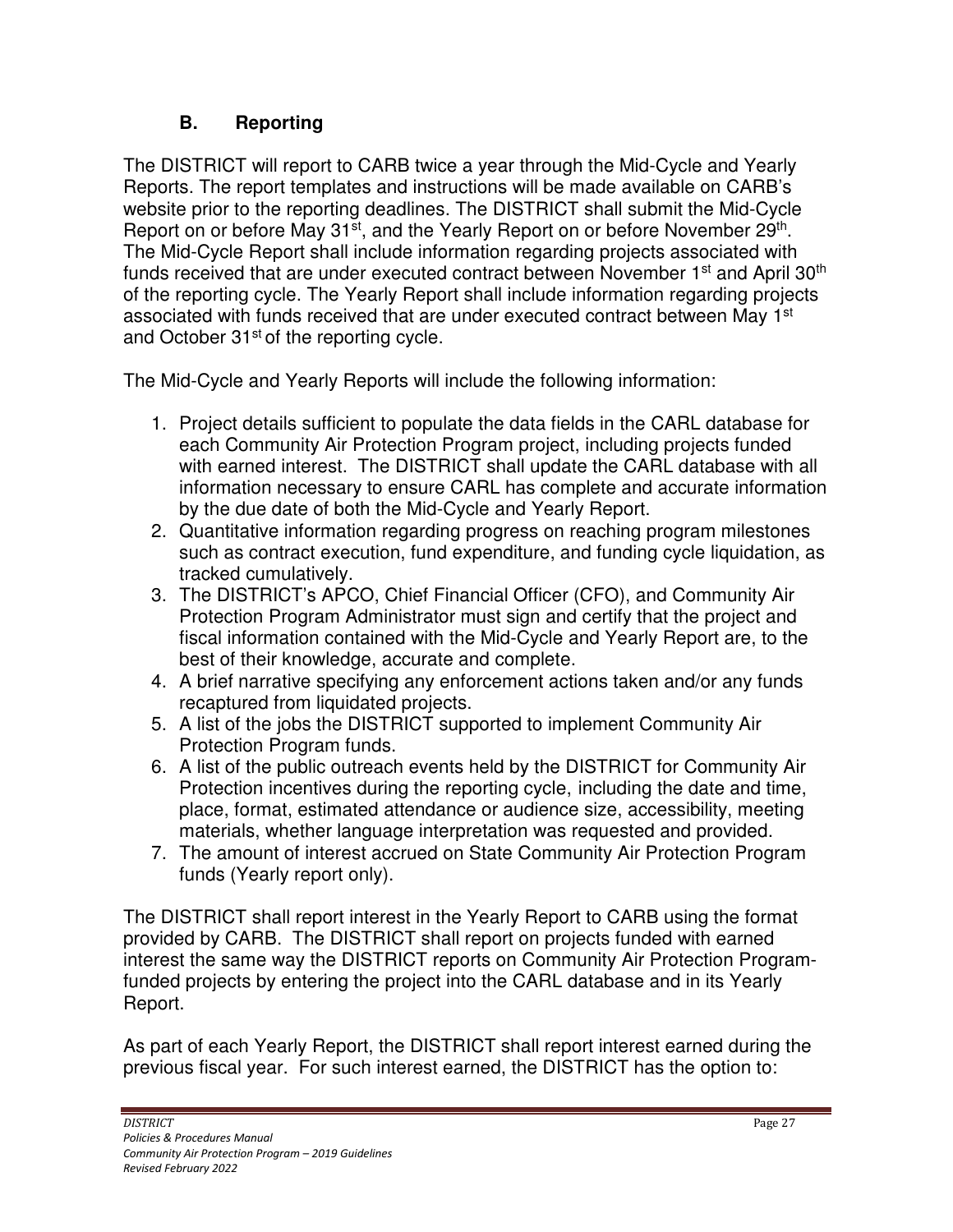- 1. Add the earned interest to the next funding year and spend it on Community Air Protection Program projects and administration on the same schedule as other Community Air Protection Program funds in that funding year; or
- 2. Return the interest to CARB by October  $31<sup>st</sup>$  of the same year as the relevant Yearly Report; or
- 3. A combination of both options.

If the DISTRICT has not executed contracts to cover all project funds received during the previous calendar year, the DISTRICT will work with its CARB Community Air Protection Program liaison to ensure it is on target to expend all required program funds within two years. The DISTRICT will provide written notification briefly describing the reason for the delay in executing contracts, and its schedule for executing the remaining contracts, returning funds to CARB, contributing funds to the Rural District Assistance Program, or other action(s) as needed to ensure project funds are expended with the two-year deadline.

If the Yearly Report identifies an expenditure shortfall, the DISTRICT shall submit and CARB must receive a check for the shortfall amount by September 28<sup>th</sup>, or 90 days after the June 30<sup>th</sup> liquidation deadline. No additional disbursements will be made to the DISTRICT until the returned funds have been received by CARB.

The DISTRICT shall also submit to CARB and publish on its website an annual status report for the AB 617 CERPs that were developed with communities, following each Program's approval by CARB. These reports shall include a description of outreach conducted to promote funding opportunities, solicit ideas from community steering committees, and identify project priorities.

### **XVI. DISTRICT Audit of Projects**

Each calendar year, the DISTRICT shall conduct audits of projects funded with Community Air Protection Program Funds. The audits shall, on an annual basis, include at least five percent or 20 active projects (whichever is less). Audited projects will include projects included in a CERP and all of the projects whose owners fail to submit their most recently required project annual report.

For projects funded under a CERP, the community steering committee may recommend that the DISTRICT conduct a project audit if the committee finds reason for unsatisfactory project implementation. The DISTRICT will give full consideration to such requests.

The audits will be completed by Incentives staff and, at a minimum, include an inspection by DISTRICT Compliance staff that verifies that the engines, equipment, vehicles and/or emission control devices paid for are still owned by the grantee named in the contract, operational in the same equipment, and meet the mileage, fuel usage, or hours of operation indicated in the executed contract. This shall be performed by checking the serial number of the engine; witnessing the operation of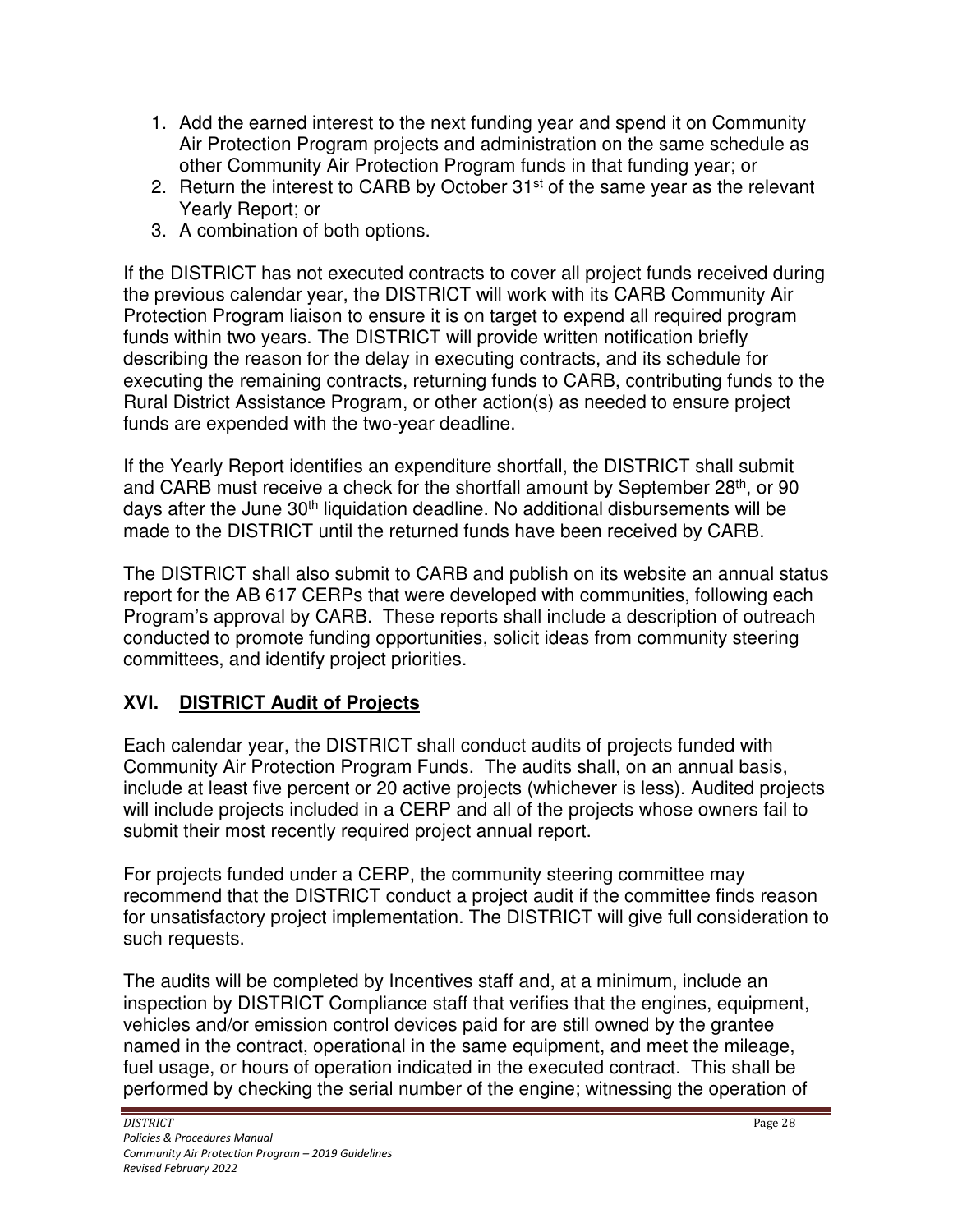the engine; and checking the odometer, hour meter/usage device, fuel receipts, or Electronic Monitoring Unit (EMU). Audits of multi-equipment/engine projects of up to 25 pieces shall include inspection of at least two pieces, and for projects of 25 pieces or more, shall include inspection of at least five pieces.

## **XVII. Program Administration and Outreach Funding**

With its inhabitants consisting of more than one million, the DISTRICT may use up to six point two-five (6.25%) of its Community Air Protection Program funds on program outreach and administration. Within the DISTRICT, the Administration Department maintains the documentation of Community Air Protection Program funds used for administration and outreach. The Administration Department maintains the following documentation:

- 1. Personnel documentation which verifies the number of staff and actual hours or percent of time staff is devoted to Community Air Protection Program administration and outreach. The DISTRICT utilizes an electronic database, Labor Information System (LIS), to track staff's time working on Community Air Protection Program-related tasks. Staff are required to enter hours worked on Community Air Protection Program tasks into LIS on a routine basis. When applying Community Air Protection Program administration funds, LIS can separate all Community Air Protection Program hours worked from other project hours to accurately apply the appropriate administration funds. Reports may be printed from LIS to document tasks completed and charged to the Community Air Protection Program. These reports can be submitted to CARB upon request.
- 2. Consultant fees documented with copies of the consultant contract and invoices. Any consultants used to assist the DISTRICT in administering any part of the Community Air Protection Program will enter into a contract with the DISTRICT and provide invoices of costs to the DISTRICT. These contracts and invoices will be utilized to document the costs, and can be submitted to CARB upon request.
- 3. Printing, mailing, and travel expenses documented with receipts and/or invoices.
- 4. Travel costs and per diem rates. Costs associated with travel and per diem can be found in Section 13 of the DISTRICT Administrative Code.
- 5. Indirect cost calculation methodologies. Administrative funds may also be charged for indirect costs. The indirect costs are calculated by the DISTRICT Administration Department Finance Division and approved by the United States Environmental Protection Agency (USEPA). The indirect cost rate is adjusted and approved every year by USEPA.

# **XVIII. Case-by-Case Determination**

In certain situations, the DISTRICT may request CARB review of a project or other Community Air Protection Program element that varies from the requirements of the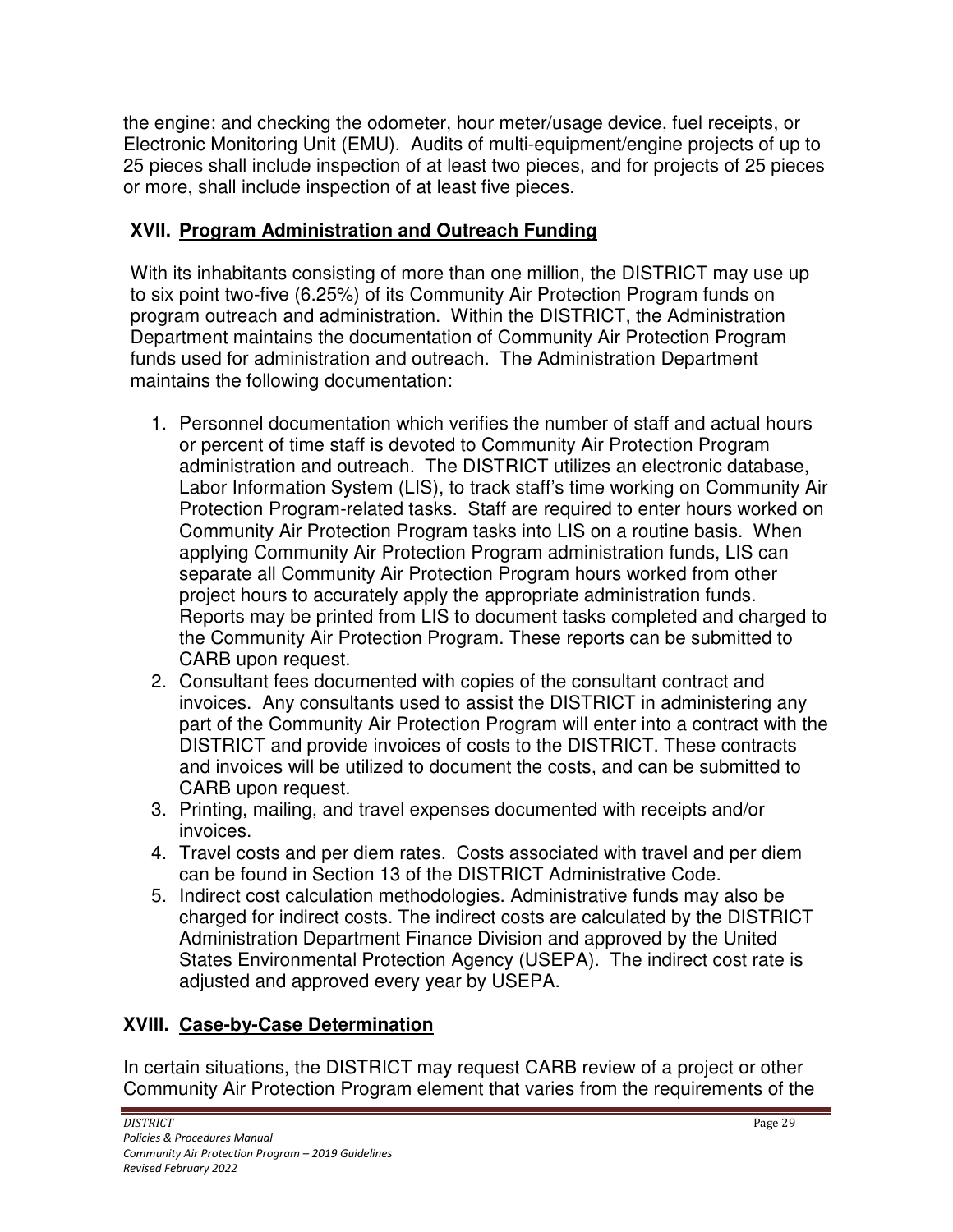Guidelines for a case-by-case determination. CARB Community Air Protection Program staff may approve such a project or other program element if the outcome of this approval would not adversely impact achievement of real, surplus, quantifiable, enforceable, and cost-effective emission reductions, would not significantly reduce program transparency, and is not prohibited by law. The DISTRICT shall submit case-by-case determination requests to CARB in a manner consistent with the requirements of the Guidelines.

Once CARB has made a final determination and formal written notification is provided to the DISTRICT, the DISTRICT shall keep a copy of the determination, either approved or not approved, in the project file. Written case-by-case approval for other program elements shall be kept with the DISTRICT's Policies and Procedures Manual and be readily available for CARB audit staff.

### **XIX. Nonperforming Projects**

The DISTRICT will make all reasonable efforts to recoup Community Air Protection Program funds from nonperforming grantees as needed to ensure funded emission reductions are achieved. The DISTRICT's efforts to recoup funds may be guided by circumstances such as the following:

- 1. The existence of fraud or intentional misuse of funds; or
- 2. The amount of Community Air Protection Program funding involved; or
- 3. The ability of the grantee to repay funds.

The DISTRICT will take appropriate actions to ensure contracted emission reductions are realized per engine, equipment, vehicle, or retrofit. Except for projects in which usage is not required to be specified in the contract, should the average usage over a three year period for a contracted engine, equipment, vehicle, or retrofit be less than 70 percent of the activity required in the contract, the DISTRICT may choose, but is not limited to, the options below to address the underutilization. In cases of projects which may have a contracted project life of less than three years, the same activity threshold of 70 percent applies, averaged over the project life.

- 1. Extend the project contract for additional years (precluding overlap with an applicable rule implementation requirement).
- 2. Recalculate the project based on the reported hours. If the project meets the Cost Effective (C/E) requirement then the project will be closed. The C/E requirement will be based on the C/E dollar amount that was used at the time of the original contract.
- 3. Return funds in proportion to the loss in emission reductions.
- 4. Transfer ownership of the engine, vehicle, or equipment to another entity committed to complying with the contract terms.
- 5. Grant a waiver, without penalty, to the grantee for a defined time period. The grantee must demonstrate to the DISTRICT APCO's satisfaction that the engine, vehicle, or equipment is not being underutilized in favor of operating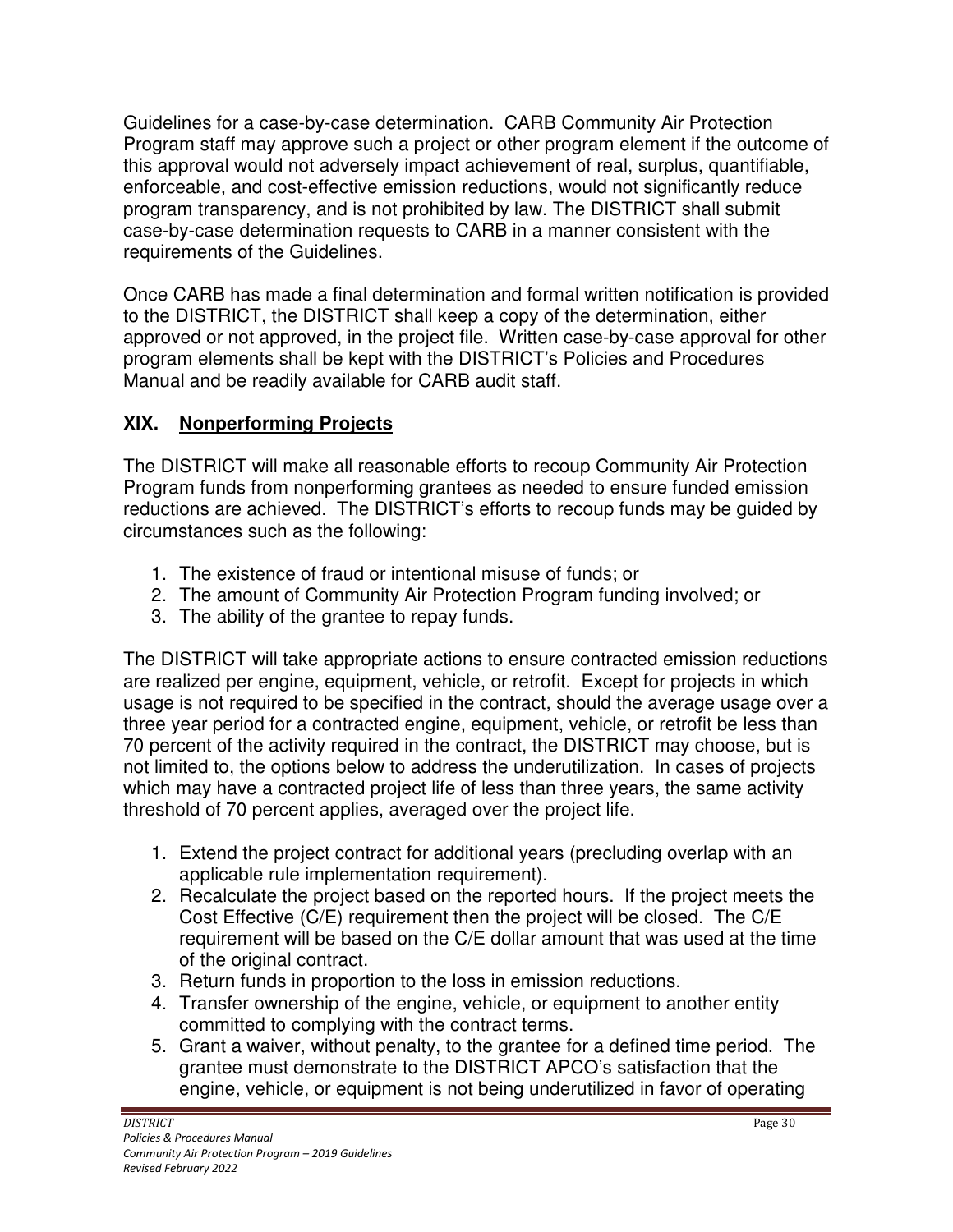other, higher-polluting equipment and the underutilization was due to unforeseen conditions beyond the grantee's control. The conditions under which a waiver may be issued include, but are not limited to, the following:

- A decrease in usage due to the economic recession;
- Unforeseen fluctuations in water allocations or pumping needs for agricultural irrigation pump engines; or
- Significant land fallowing for off-road agricultural equipment and agricultural irrigation pump engines.

To be considered for a waiver, the grantee must provide a written request to the DISTRICT along with documentation that substantiates the need for the waiver and verifies that higher-polluting equipment is not consequently receiving more use. The following documentation can be submitted for consideration:

- 1. Documentation from appropriate governmental agencies regarding surface water deliveries and fallow land.
- 2. Relevant logs regarding the amount of groundwater pumped in lieu of surface water deliveries.
- 3. Agricultural pump engine registration or permit information.
- 4. Records that show that idled vehicles or equipment are still owned by the grantee.
- 5. Relevant information from CARB's Diesel Off-Road On-Line Reporting System (DOORS).
- 6. Relevant maintenance records or dealer invoices for engine, equipment, or vehicle repair.
- 7. For agricultural irrigation pump engine grantees, documentation showing changes to types of crops grown, crop rotations, and reduced production due to contracts with food processors.
- 8. Documentation showing changes to the grantee's current operation due to a change in the grantee's business model.
- 9. Other documentation approved by the DISTRICT, subject to CARB evaluation and approval on a case-by-case basis.

All waivers will specify the length of time for which the waiver is valid. The issuance of a waiver will not exempt the grantee from any contract requirement to provide annual usage reports or any other terms or conditions specified in the contract.

Grantees that are found to have significantly low usage as reported on their annual reports will be notified by mail and/or email by the DISTRICT to repay incentive funds for the portion of emission reductions not achieved because of the low usage. The notification will also allow the grantee the option to request a usage waiver should the grantee feel that there were reasons beyond the grantee's control for the low usage. If a usage waiver is requested, the grantee must complete the DISTRICT's Annual Usage Waiver Application and supply supporting documentation as necessary to justify the low usage. Incentives staff will review the application for completeness and evaluate the grantee's justification to ensure it meets the criteria of the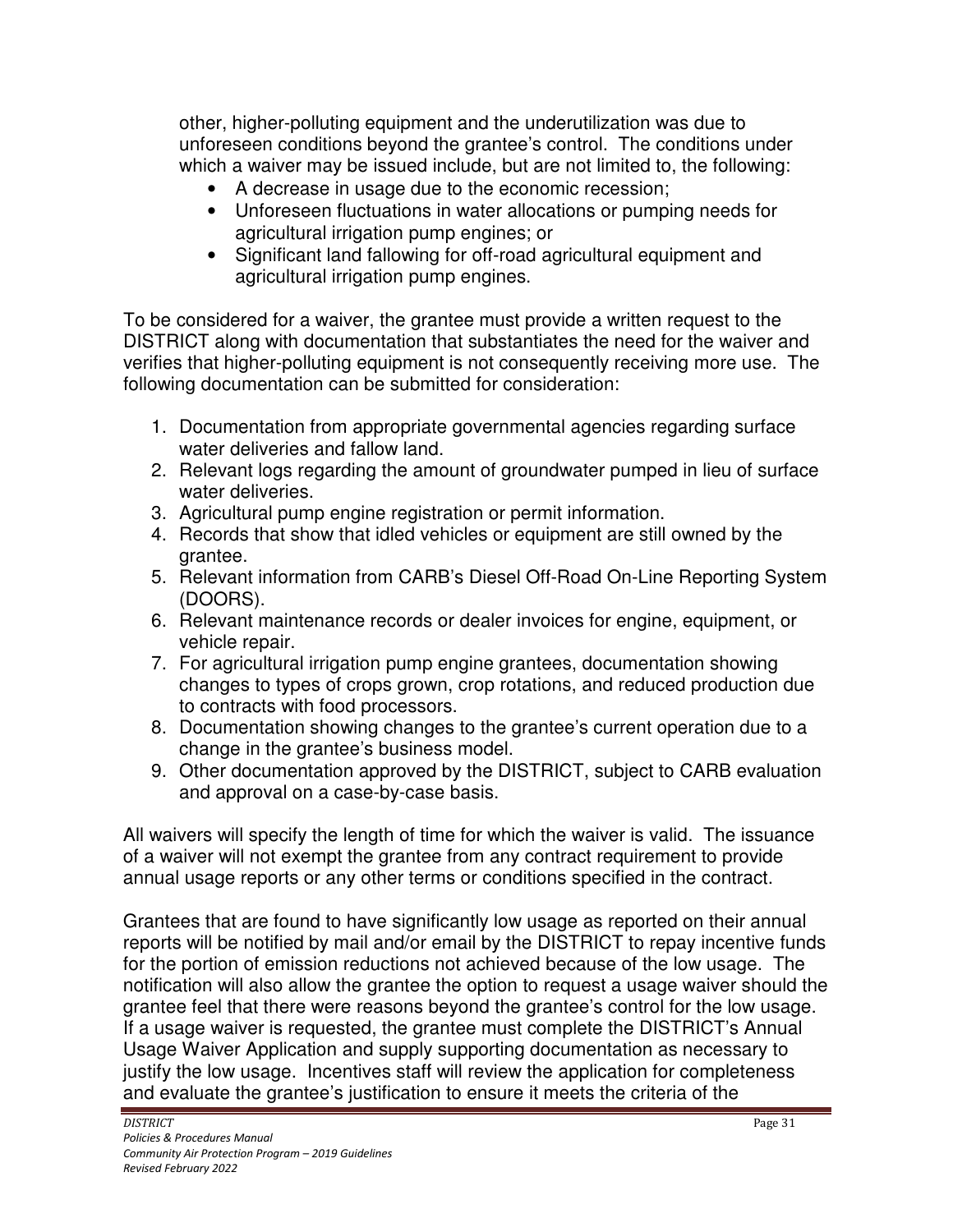Guidelines: the low usage was due to circumstances beyond the grantee's control and a higher-polluting engine/equipment was not used in favor of the engine/equipment purchased through the agreement. The grantee may be contacted to request follow-up documentation or to provide further clarification.

The Usage Waiver Application and its supporting documents are reviewed by the program Senior AQS. Whether the waiver will be granted or not, initial recommendation is determined by the program Senior AQS, but the usage waiver request must receive approval from the program Supervising AQS, Program Manager, and the Director of Administrative Services, prior to final approval from the APCO. The DISTRICT has also designated the Deputy APCO the authority to provide final approval for usage waiver requests. All usage waiver documents, including the application and correspondences relative to the usage waiver request, will be placed in the project file. Documents used for the usage waiver process are included as an appendix to this document.

Alternatively, the DISTRICT also has the option to recalculate a project's costeffectiveness based on the reported decrease in usage. Based on this recalculation, if the project is still below the cost-effectiveness cap, consistent with the cap in effect on the date of the contract execution and prior to the end of the contract, the DISTRICT must continue to monitor the project over the next year to determine if additional remedial actions are necessary. A waiver is not required in this event. If, at the end of the contract term, the project is recalculated to still meet the costeffectiveness cap with the reported low usage, and the maximum project grant amount is unaffected based on the recalculation, the DISTRICT will not take any further actions to recoup incentive funds.

### **XV. DISTRICT Administrative Special Provisions**

The DISTRICT has identified several policies and procedures that are special provisions outside of, or not defined in, the Guidelines. Such policies and procedures are explained and justified in the proceeding subsections.

# **A. Agricultural Irrigation Pump Engines - Modified Funding Caps**

The DISTRICT utilize modified funding caps for all the project types in its agricultural irrigation pump engines component. The modified funding cap for the project types will encompass funding projects on a dollar per horsepower basis (based on the horsepower of the new engine or motor), not to exceed the 85% Guidelines maximum funding cap, whichever amount is lower. All project types in the agricultural irrigation pump engines component will be subject to maximum eligible funding amounts up to the current cost-effectiveness limit as restricted by the Guidelines. With the approval of the DISTRICT Policies and Procedures manual, the dollar per horsepower funding cap will be as follows:

### Diesel to Diesel Engine Repower: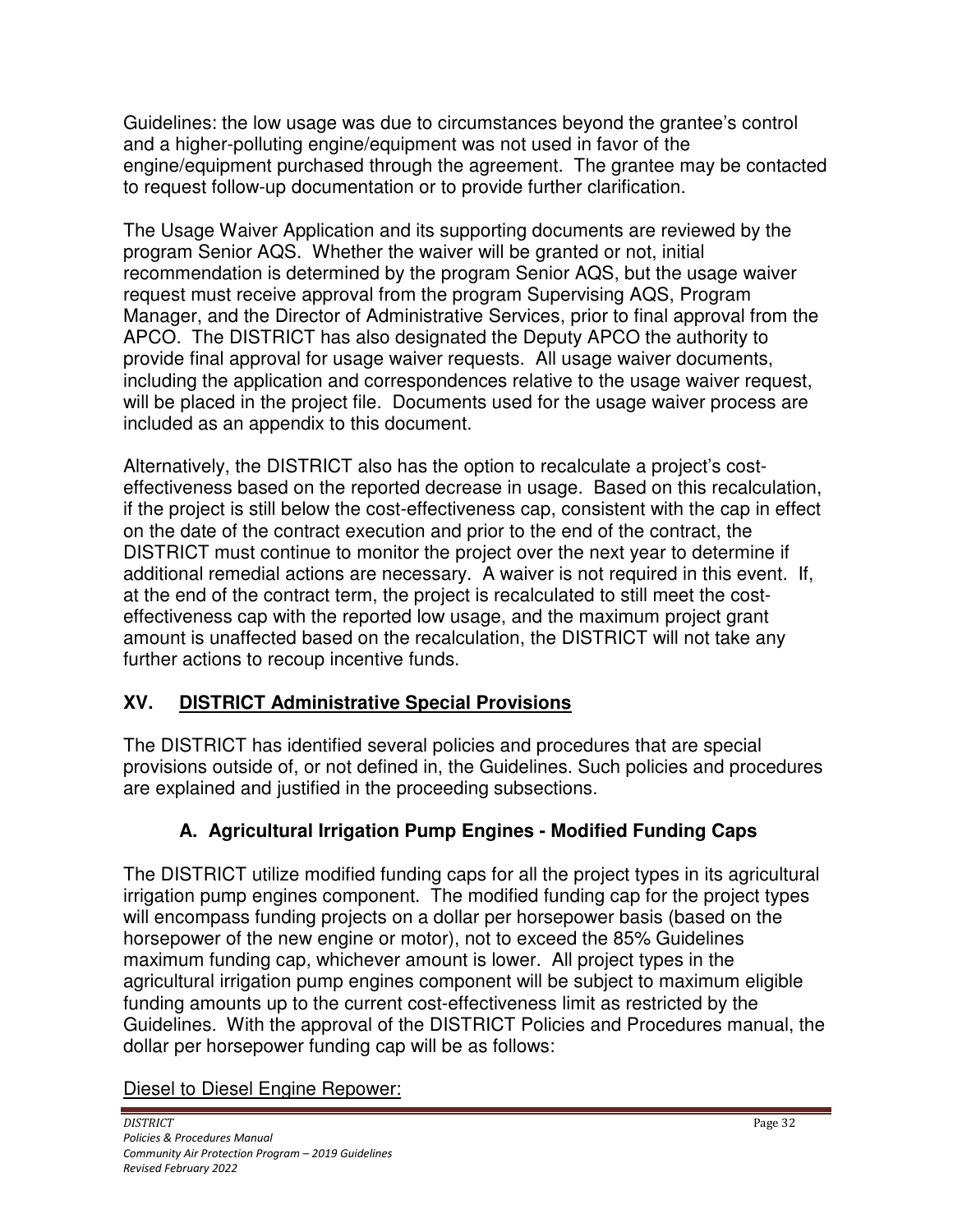| Horsepower Rating: | \$/horsepower: |  |
|--------------------|----------------|--|
| 26-99              | \$140          |  |
| 100-125            | \$120          |  |
| 126-150            | \$100          |  |
| 151-749            | \$90           |  |

#### Diesel to Electric Repower (Option A):

Option A will pay up to 85% of the cost of the new electric motor when no line extension fees are charged by the electric service provider. The maximum eligible incentive amount is based on the horsepower of the new electric motor. Funding is capped at the following horsepower levels for each new motor, not to exceed 85 percent of eligible costs:

| Horsepower Rating: | \$/horsepower: |  |
|--------------------|----------------|--|
| 26-99              | \$150          |  |
| 100-199            | \$130          |  |
| 200-499            | \$140          |  |
| 500-600            | \$150          |  |

#### Diesel to Electric Repower with Line Extension (Option B):

Option B will pay approximately 50% of the cost of the electric motor plus a portion of the line extension fees charged by the electric service provider (up to the costeffectiveness limit).The maximum eligible incentive amount is based on the horsepower of the new electric motor (not to exceed 85 percent of eligible costs) plus the line extension cost, minus any rebates/allowances:

| Horsepower Rating: | \$/horsepower: |  |
|--------------------|----------------|--|
| 26-99              | \$100          |  |
| 100-199            | \$90           |  |
| 200-499            | \$90           |  |
| 500-600            | \$100          |  |

#### Natural Gas/Propane to Electric Repower (Option A):

Option A will pay up to 85% of the cost of the new electric motor when no line extension fees are charged by the electric service provider. The maximum eligible incentive amount is based on the horsepower of the new electric motor. Funding is capped at the following horsepower levels for each new motor, not to exceed 85 percent of eligible costs:

| Horsepower Rating: | \$/horsepower: |  |
|--------------------|----------------|--|
| 26-99              | \$150          |  |
| 100-199            | \$130          |  |
| 200-499            | \$140          |  |
| 500-600            | \$150          |  |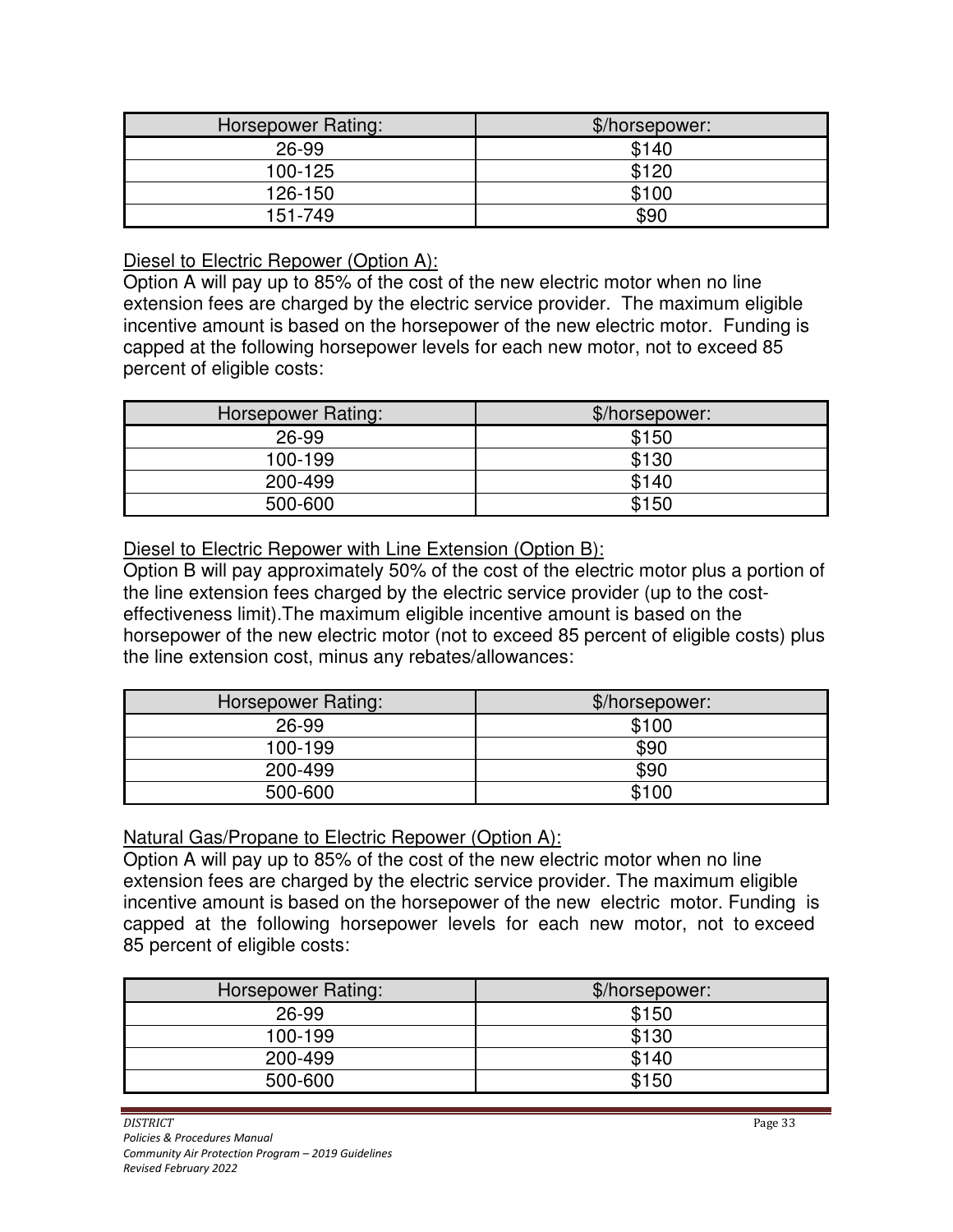Natural Gas/Propane to Electric Repower with Line Extension (Option B): Option B will pay approximately 50% of the cost of the electric motor plus a portion of the line extension fees charged by the electric service provider (up to the cost-effectiveness limit).The maximum eligible incentive amount is based on the horsepower of the new electric motor (not to exceed 85 percent of eligible costs) plus the line extension cost, minus any rebates/allowances:

| Horsepower Rating: | \$/horsepower: |  |
|--------------------|----------------|--|
| 26-99              | \$100          |  |
| 100-199            | \$90           |  |
| 200-499            | \$90           |  |
| 500-600            | \$100          |  |

The funding caps were established using approximately three years of historical data. The Grants & Incentives GMS database was queried to determine the average quoted price of specific engines and electric motors at different horsepower ratings. The average quoted price was used to calculate the dollar per horsepower amount.

As part of the application process, applicants are required to submit an itemized quote for the new engine or motor. The project quotes will be reviewed periodically in order to maintain an appropriate funding level for the different project types. The dollar per horsepower funding cap may be affected based on the cost trend indicated in the quotes and the funding cap may be recalculated accordingly.

The funding caps were established for several significant reasons. By implementing reasonable funding caps, funds can be expended on more projects and therefore achieve more emission reductions. Additionally, the establishment of the funding caps will promote healthy competition amongst dealers as applicants look for best prices. Dealers will be deterred from increasing standard market prices in an attempt to obtain maximum funding amounts. Lastly, DISTRICT staff expects the establishment of the funding caps to help expedite the application process by eliminating some of the current steps taken to ensure the validity of quotes and prices.

### **B. Supplemental DISTRICT Form for Project Invoices**

The Guidelines require that an itemized invoice must be submitted prior to project reimbursement. As detailed in the Guidelines, specific items such as labor expenses and hourly labor rates must be included on the invoice to be considered eligible for reimbursement. The DISTRICT realizes that standard invoicing practices for many dealers may not be consistent with Community Air Protection Program invoice requirements, and has therefore developed a supplemental form, the New Engine/Equipment Information Form to compensate. The New Engine/Equipment Information Form is required to be completed by the dealer and requests specific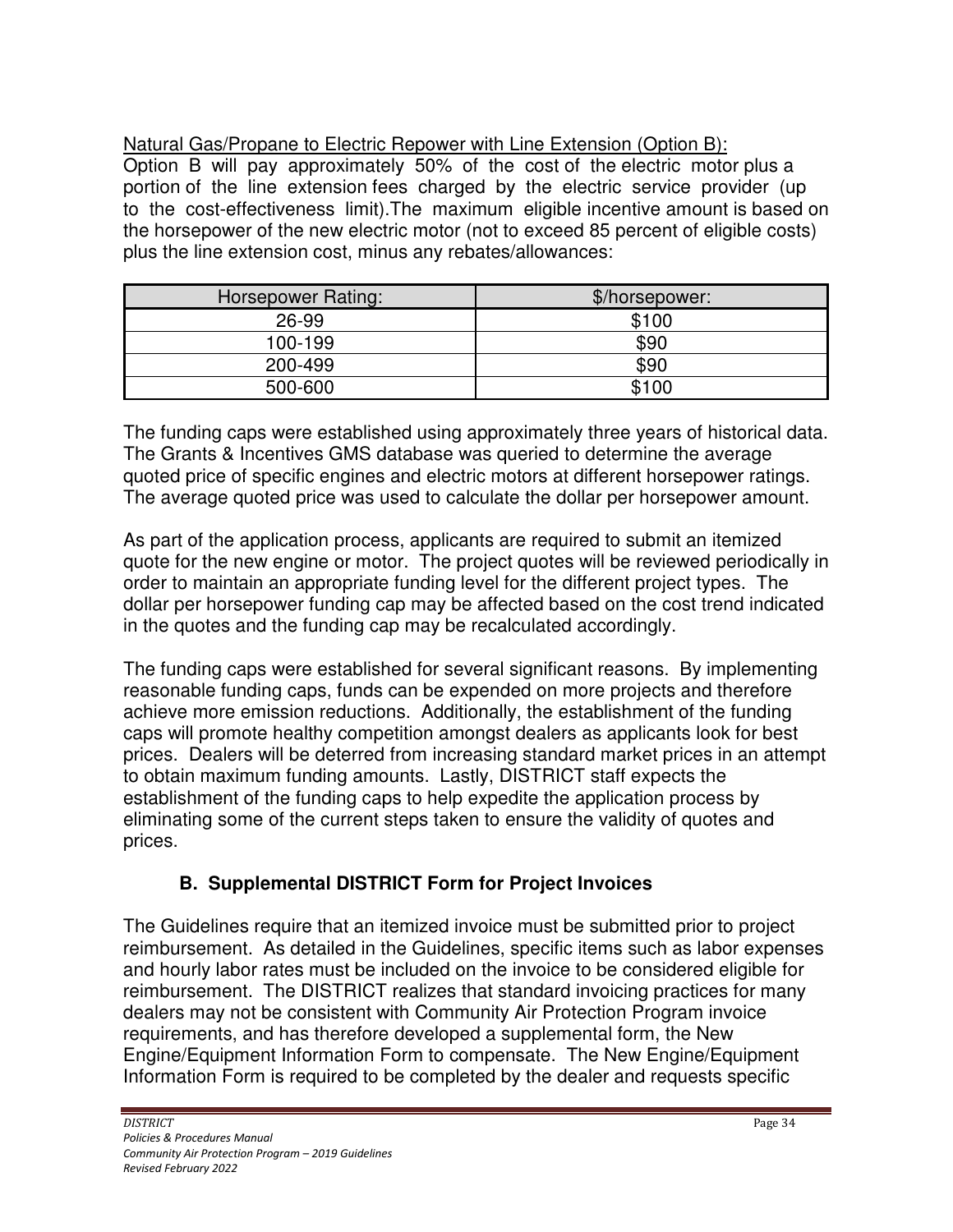information pertaining to the purchase and invoice of the new engine, equipment, vehicle, and/or retrofit.

The DISTRICT will accept information documented on the New Engine/Equipment Information Form to supplement any required information not specified on the invoice since the Form is required to be completed and certified by the dealer. The development of this Form will assist in streamlining the claims process as it will alleviate the necessity for Grants & Incentives staff to contact dealers to clarify invoices. A copy of the Form is included as an appendix to this document.

# **C. Heavy-Duty Off-Road Repower & Retrofit – Modified Funding Caps**

DISTRICT policy regarding off-road repower and retrofit incentives will limit the grant amount to the lesser of 85% of the cost to repower or the dollar per horsepower funding cap used in the Off-Road Agricultural Equipment Replacement Program component. The funding table is referenced in DISTRICT's Off-Road Equipment Replacement Plan.

The idea is to limit the incentive for a repower at the same amount would pay for a new replacement machine. The only time we would pay 85% of the repower cost, without a dollar per horsepower cap, is a situation in which our program has not paid to replace a specific type of machinery. To date, some examples include: dozers, grape harvesters, road graders, scrapers, trenchers, and other very specialized equipment that may be very expensive for the applicant to replace.

# **D. Agricultural Tractor Replacement – Modified Funding Caps**

The DISTRICT utilizes modified funding caps for all the project types in its agricultural tractor replacement program. The modified funding caps will encompass funding projects on a dollar per horsepower basis (based on the horsepower of the new engine), not to exceed the 60% Guidelines maximum funding cap, whichever amount is lower. All project types in the agricultural tractor replacement program will be subject to maximum eligible funding amounts up to the current cost-effectiveness limit as restricted by the Guidelines. With the approval of the DISTRICT Policies and Procedures manual, the dollar per horsepower funding cap will be as follows: